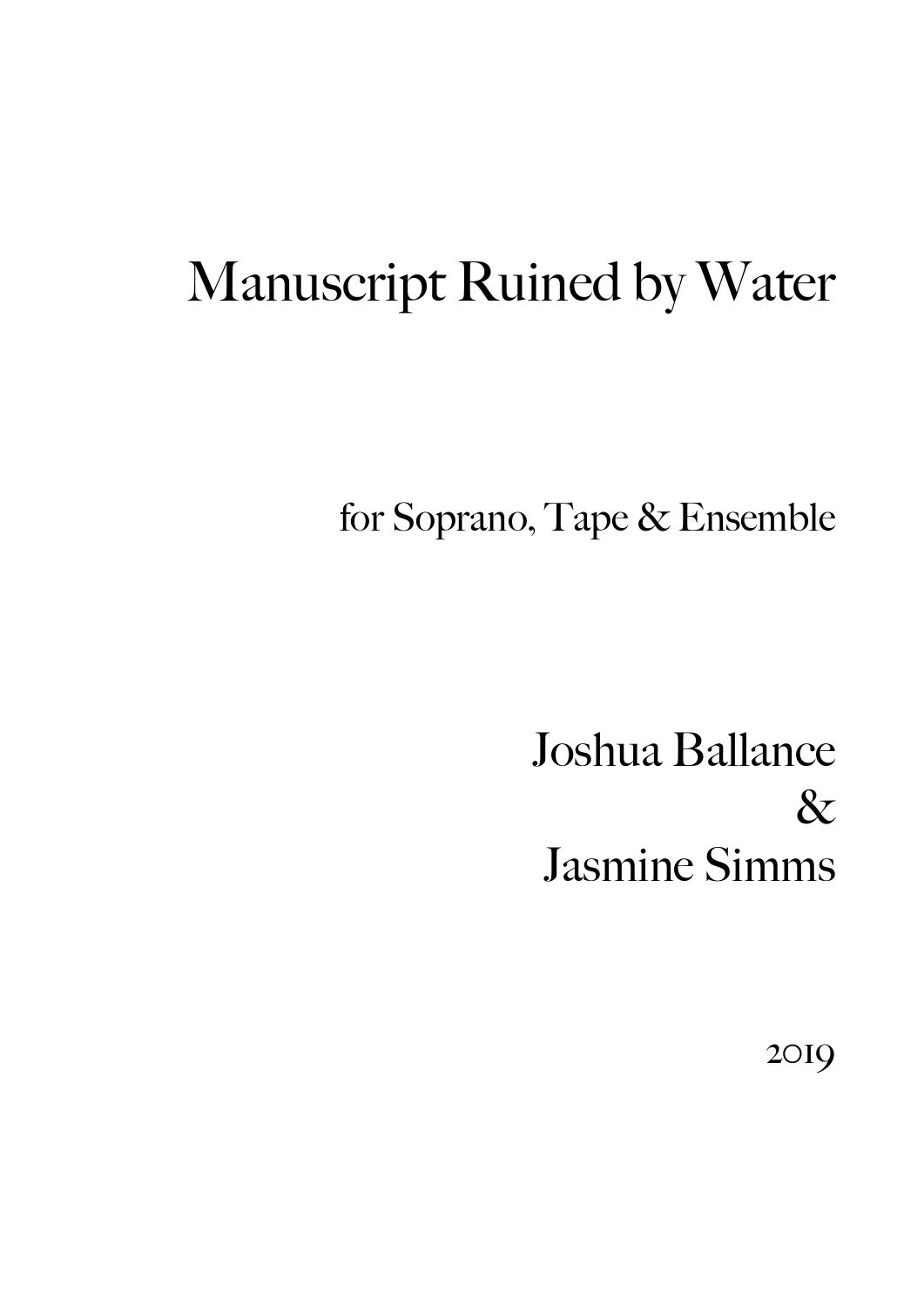# Instrumentation

Flute (+ picc.) Clarinet in Bb Soprano Tape Piano Violin I Violin II Viola Cello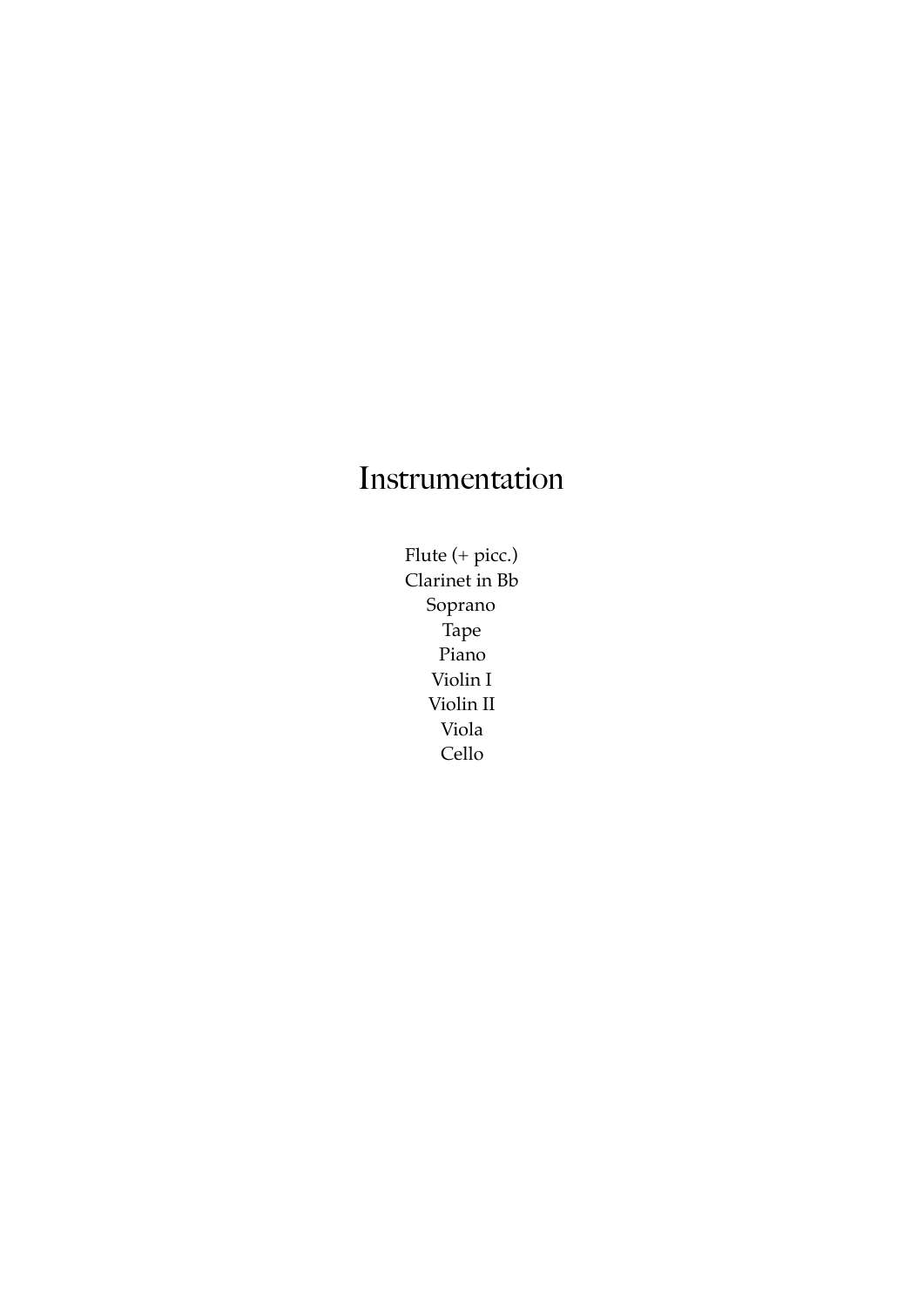# Performance Notes

Fermatas should be interpreted as follows: Triangular: Short Round: Medium Square: Long

#### Soprano Part

The soprano should be amplified to ensure easy projection of spoken & whispered text. The tape part should be pre-recorded by the same soprano giving the performance. It should be played at approximately the same volume as the amplified 'live' soprano. Ideally, the speakers will be close to the physical position of the soprano, at the front of the stage, so their voices can blend.

Triangular note-heads indicate for the soprano to exhale audibly on the given syllable. Square note-heads indicate for the soprano to inhale audibly on the given syllable. Crossed note-heads indicate for the text to be spoken, or, where indicated, shouted. Diamond note-heads indicate for the text to be whispered.

Where text is given in square brackets, it is to guide pronunciation by indicating the larger word from which the syllable derives. Do not vocalise the text in the brackets.

Instrumental Parts

Crossed note-heads indicate for wind players to exhale through the instrument, and string players to bow the C-belt. All players should be careful to avoid accidentally producing a pitch.

For the pianist, crossed note-heads indicate that a book/books or a similar object(s) should be placed on the strings to muffle/mute the sound. Diamond note-heads indicate that the relevant keys should be depressed silently & sustained.

indicates one quarter-sharp.

Boxed Notation

Phrases in boxes are to be repeated by the player (as indicated by the repeat bar-lines) at a tempo they choose, independently of the other players, for the duration given by the ensuing arrow.

The duration of these bars is free, for the conductor to decide, except where some other instruments have a specific tempo indication (e.g. IV. b.5, fl. cl. vcl.).

Where the soprano speaks for an unmarked duration (e.g. I. b.2, tape part) this is to last as long as required for the given phrase of text.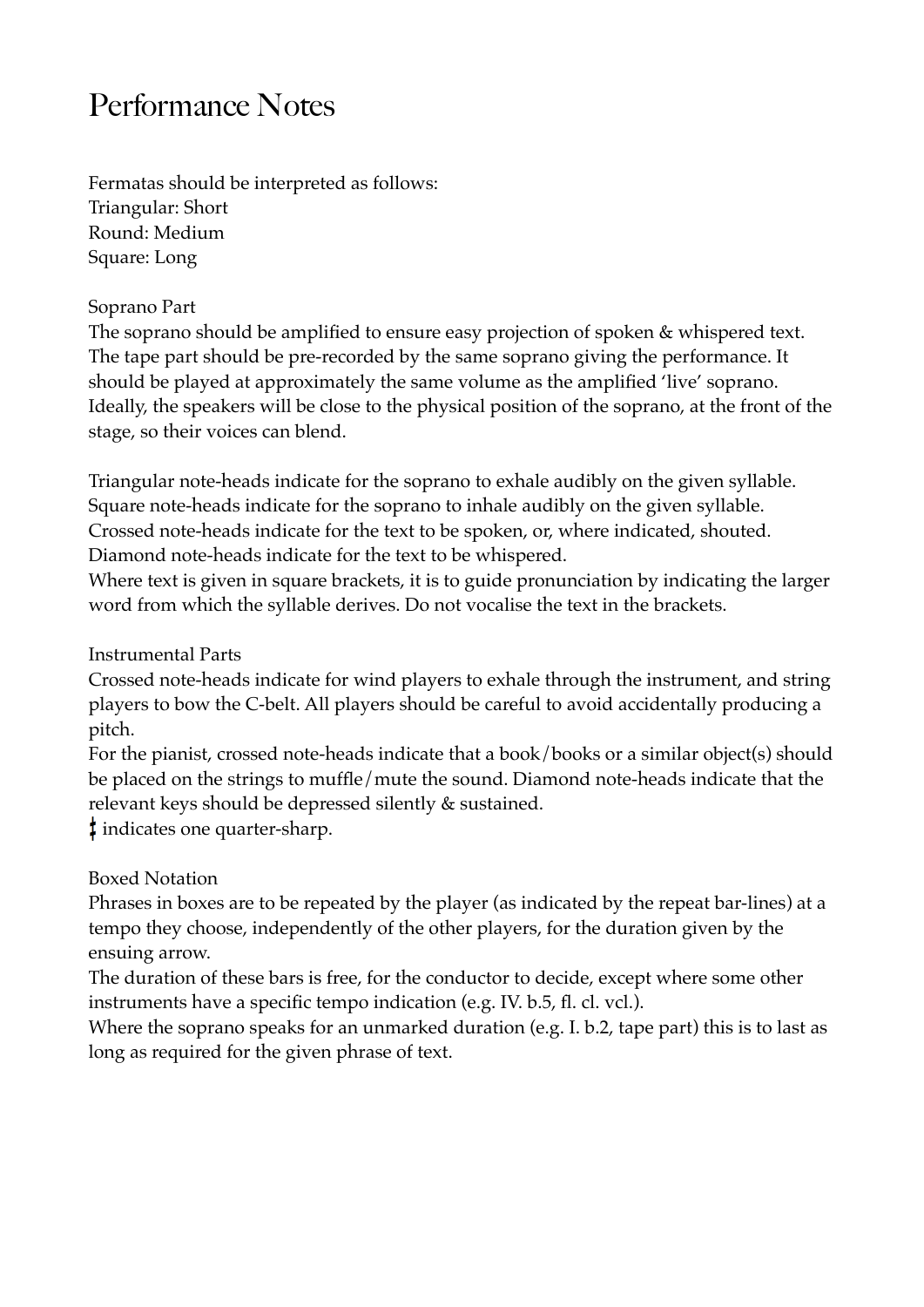## The Text

#### I. Desert

As it was in the beginning: an uninhabited land.

The western wind carrying a whole government of sand

 waking from a dream of grassland

remembering how he held us in his hand

and the joy of singing:

sand sand

sand

sand.

#### II. The Flood

On the second day of the crisis we made water to clean our souls. *That's the way the water goes.* 

More water than we could hold and our cup, it overflowed. *That's the way the water goes.* 

But the quickest way down water always did know. *That's the way the water goes.* 

Water came like a snake out of every garden hose. *That's the way the water goes.* 

Water came like a bad man into our homes. *That's the way the water goes.* 

Water been here a long time now rocking the boat. *That's the way the water goes.* 

I am only one person. Sometimes I sink, sometimes I float.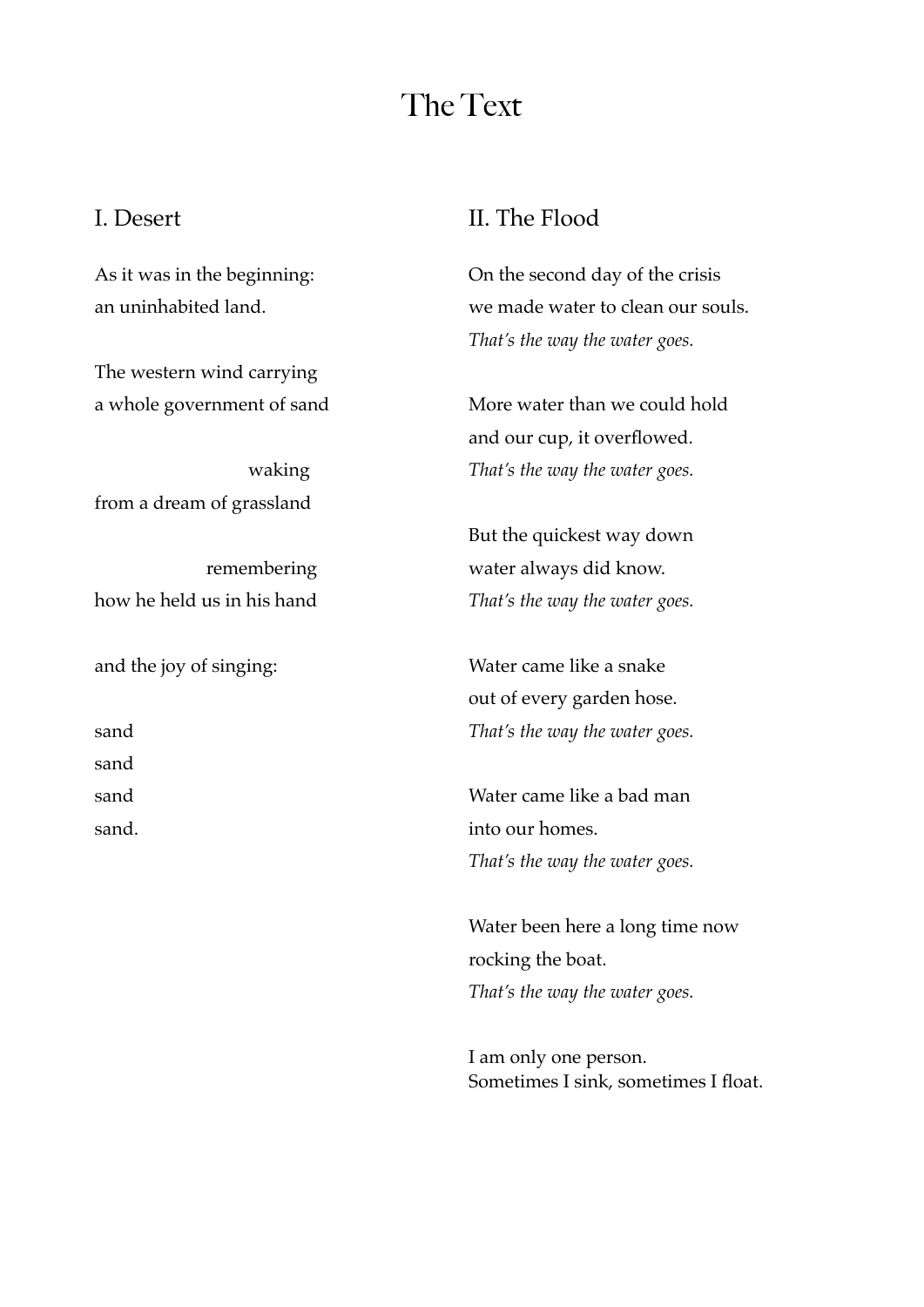#### III. Dave's Song

I remember the birds Which is also what we called girls At the bar, long time parting. Their endless onward flight around the world. in the dark.

I remember she said to me: We'd be safe and warm She believed, if we were in LA. *Let's fly, let's fly away.* 

I remember the girls in Paradise Like a flock of birds surrounding A thing with broken wings. My final days.

I remember the birds in Paradise. The dead of night, My bit of rough, bad luck, the stars The glass roof of the sky above.

Oh I wasn't a wise man But I never stopped looking up.

#### IV. The Rewilding

happening inside you in the heart of you, a small green shoot glowing like a flare

Weeds in the car park that somehow learned to sing songs your children sang, they are all happening.

Happening in spite of you and because of you. Purple heather growing like armpit hair between towns. It is happening now in the underworld of the sea like a revolution, a story old as grief. FOR PERUSAL

> The day you were born it was happening like a star. Now just look at you: every single thing you are

is grown-up or dying, and somewhere in you like the first day of spring it is happening.

Jasmine Simms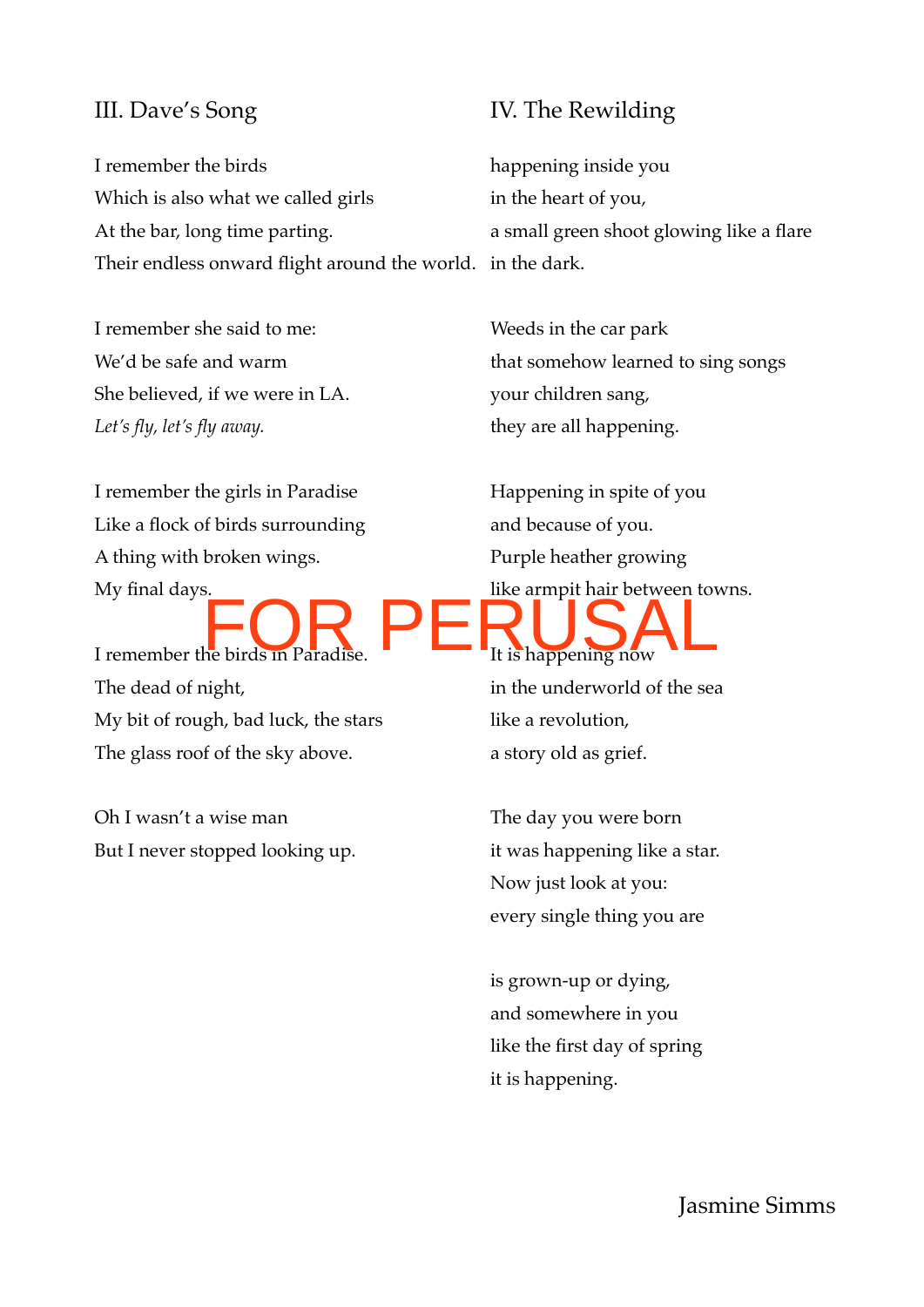*Manuscript Ruined by Water was commissioned & premiered by the No Dice Collective. The first performance took place on December 7th, 2019, conducted by Joe Chesterman-March, with Jasmine Simms singing, at the Anthony Burgess Foundation, Manchester, UK.*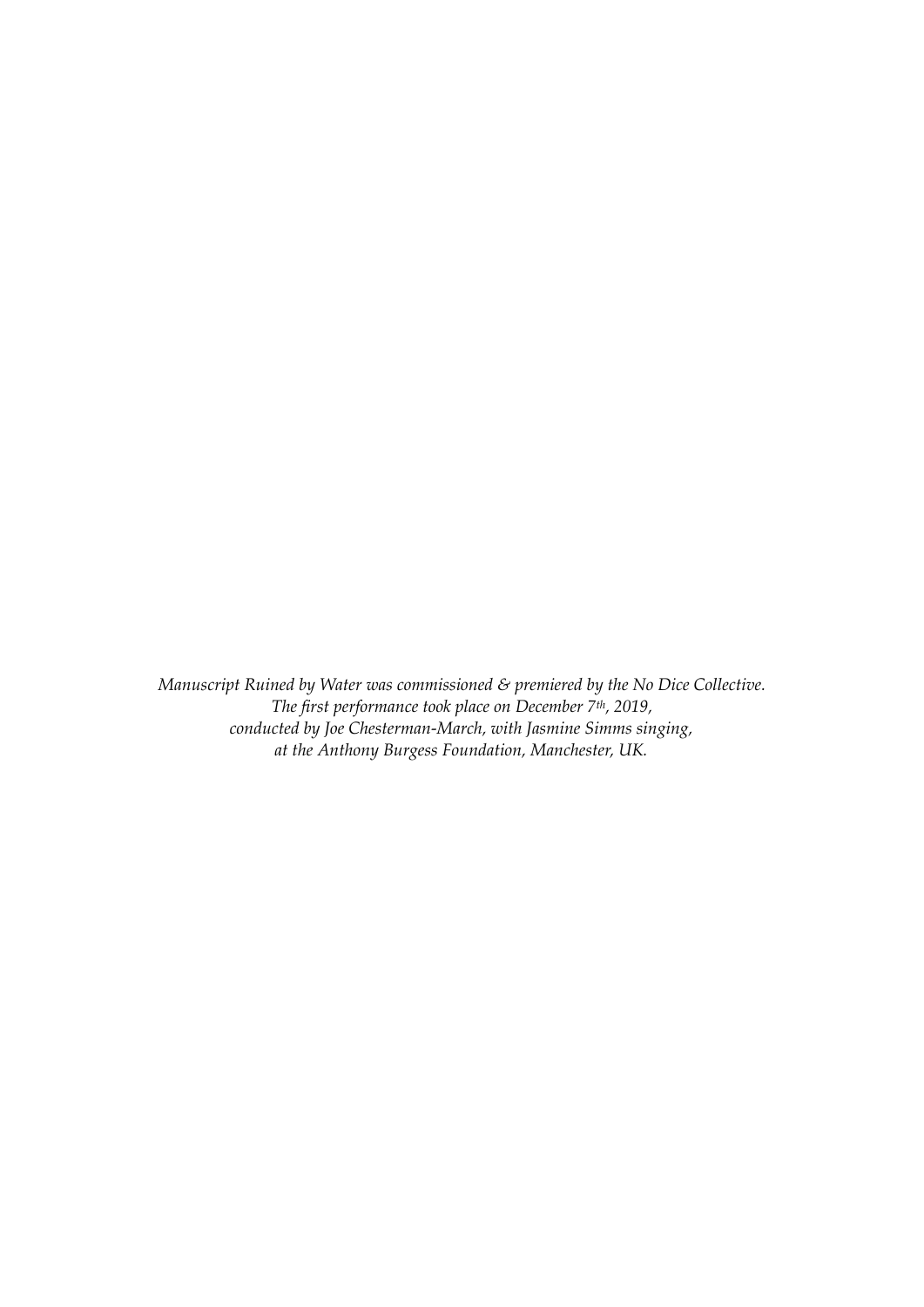### Manuscript Ruined by Water

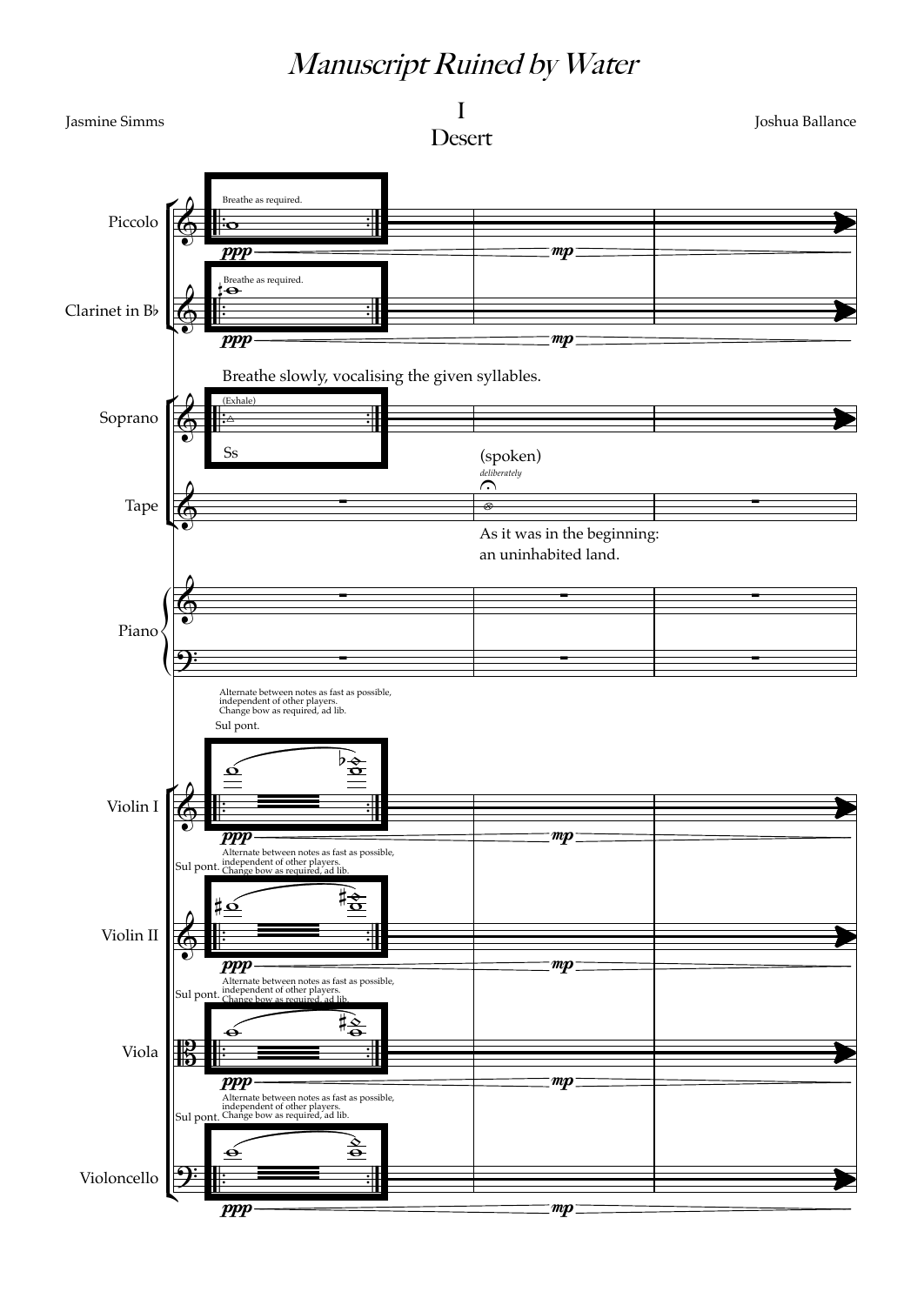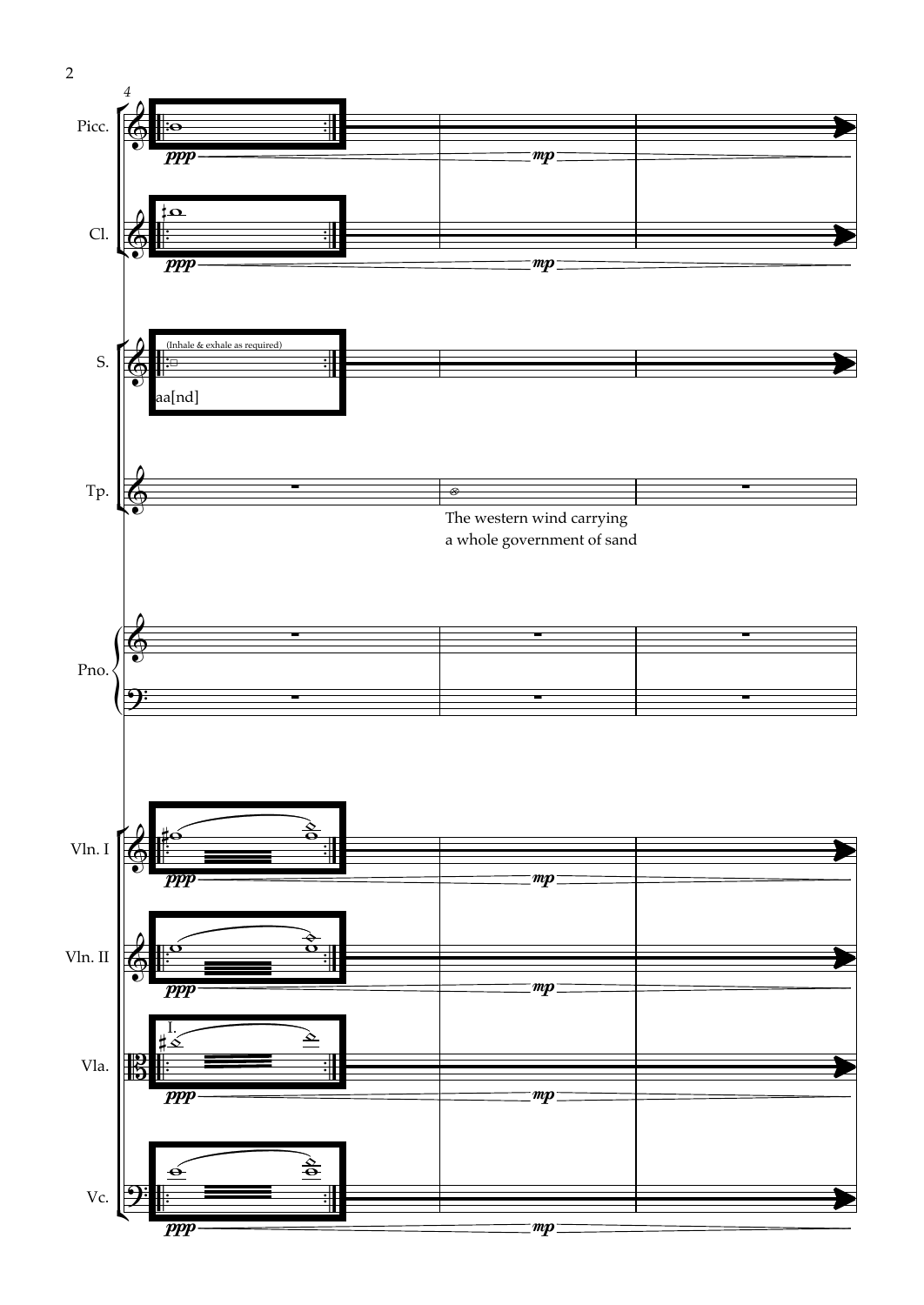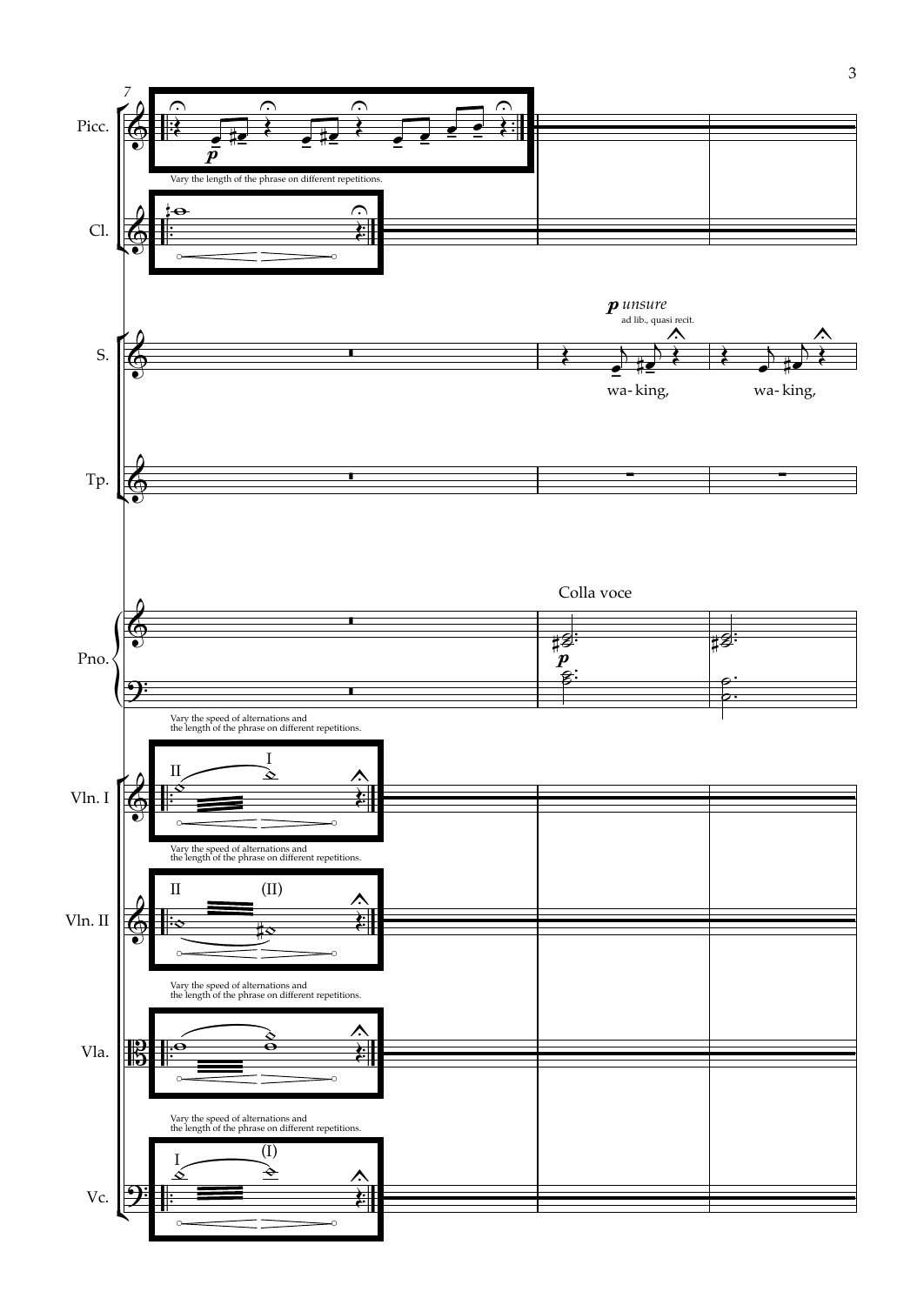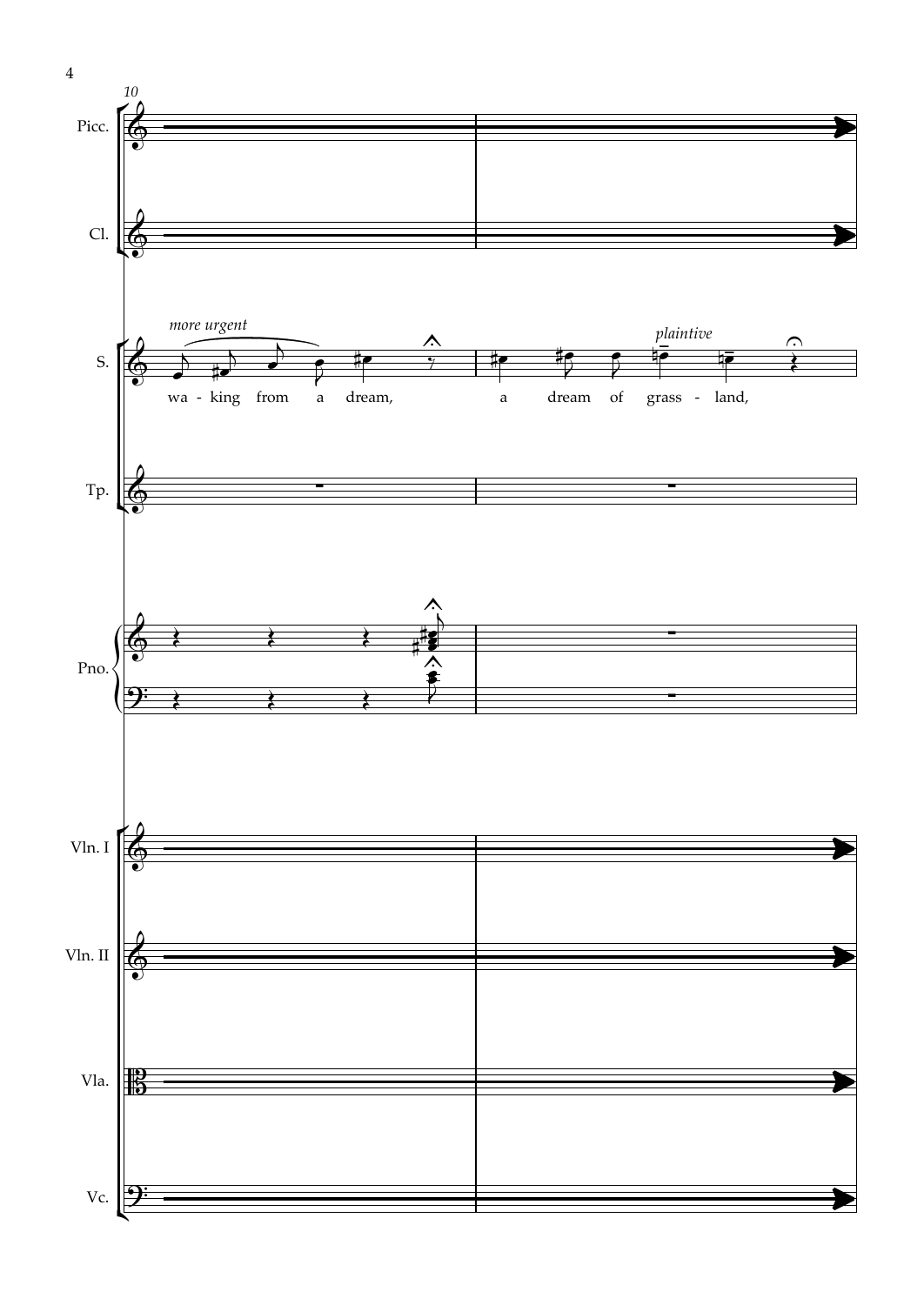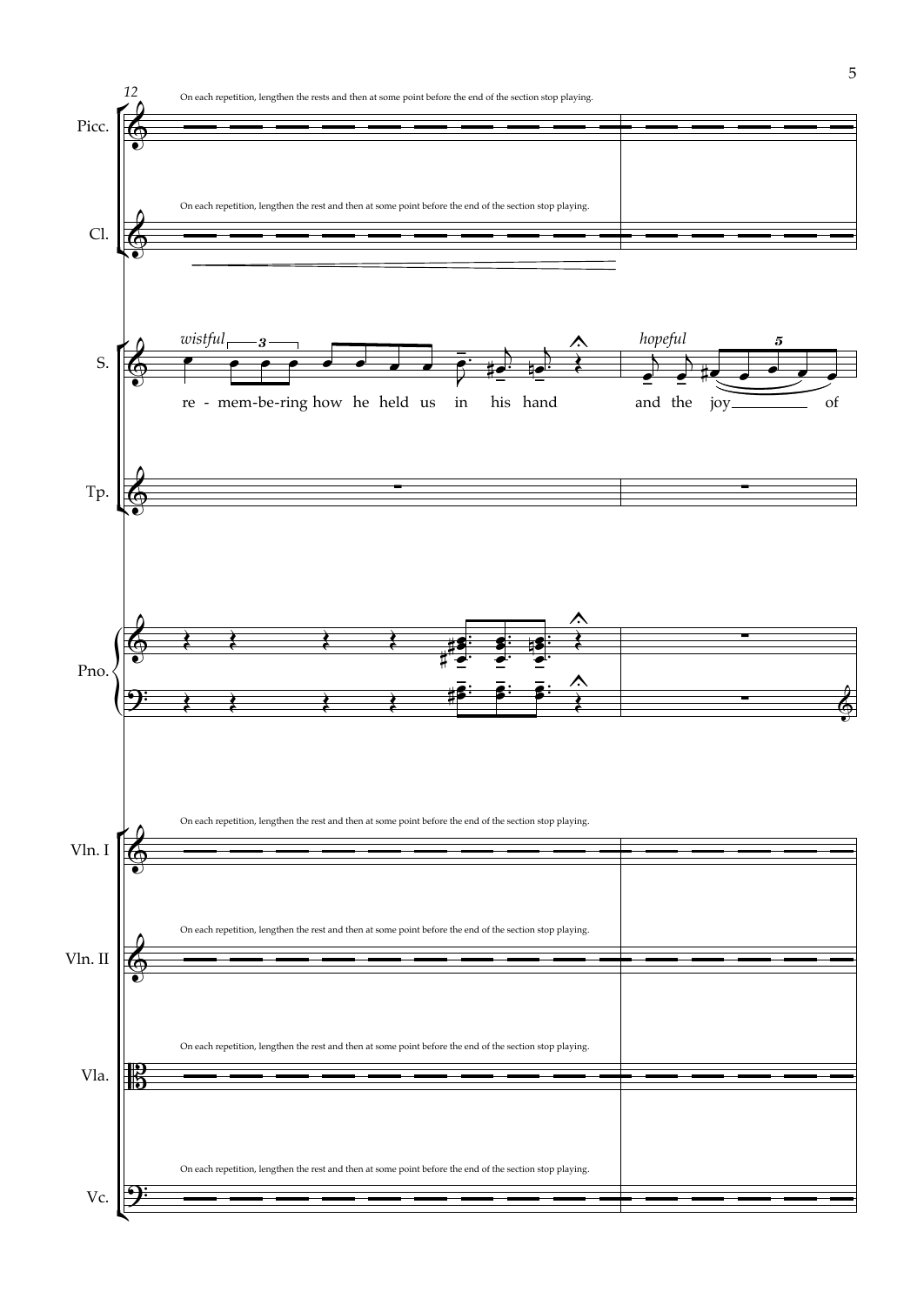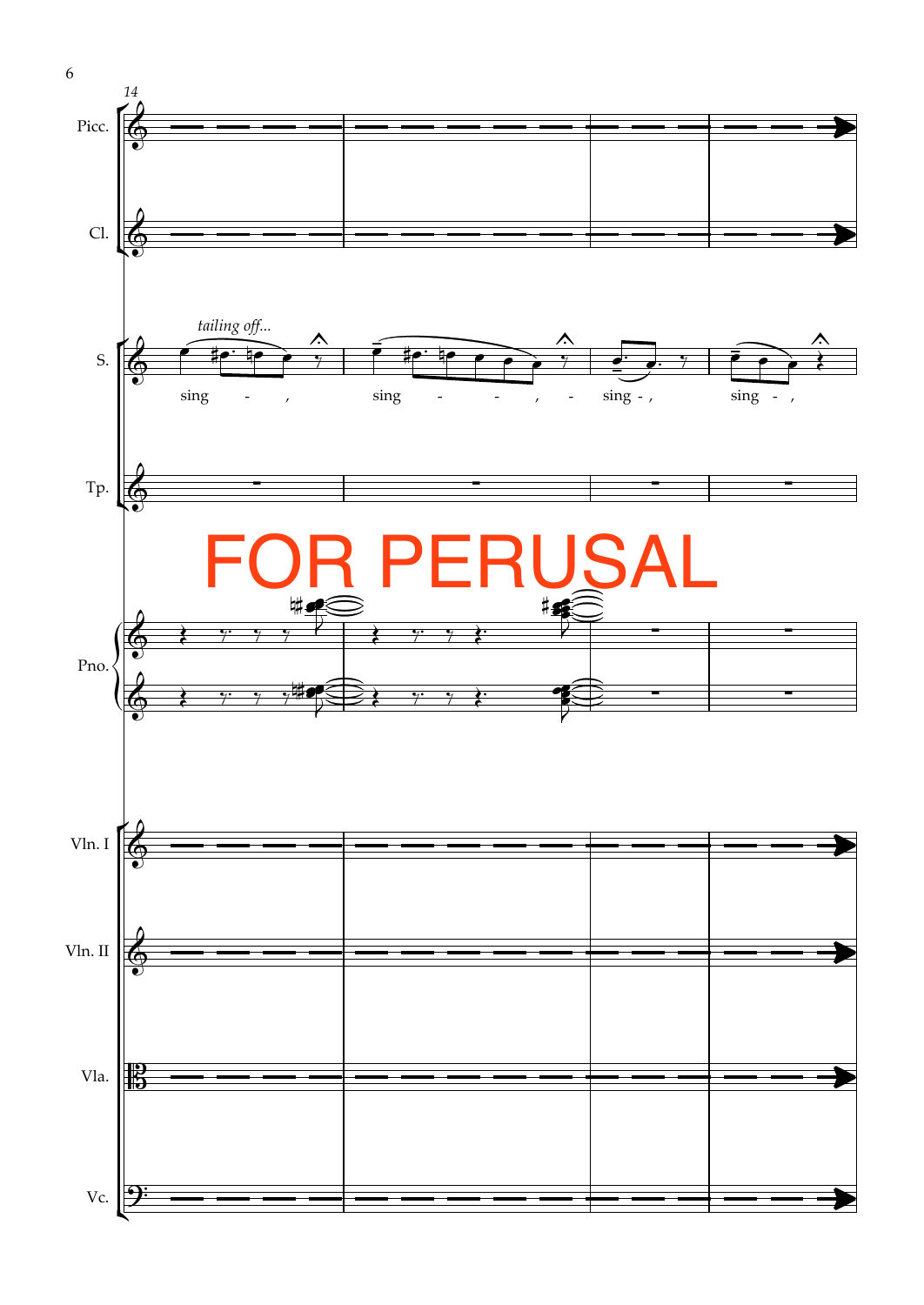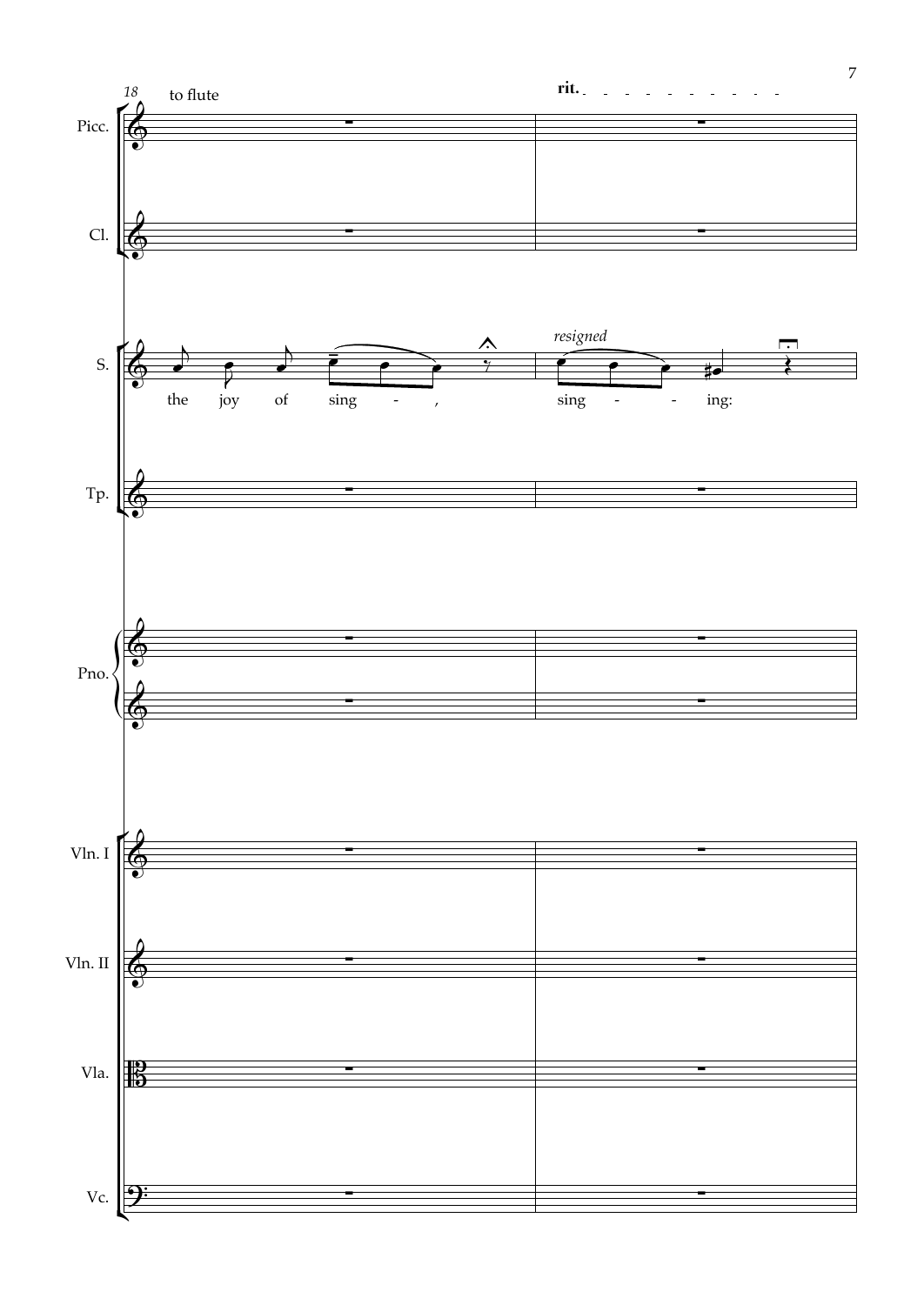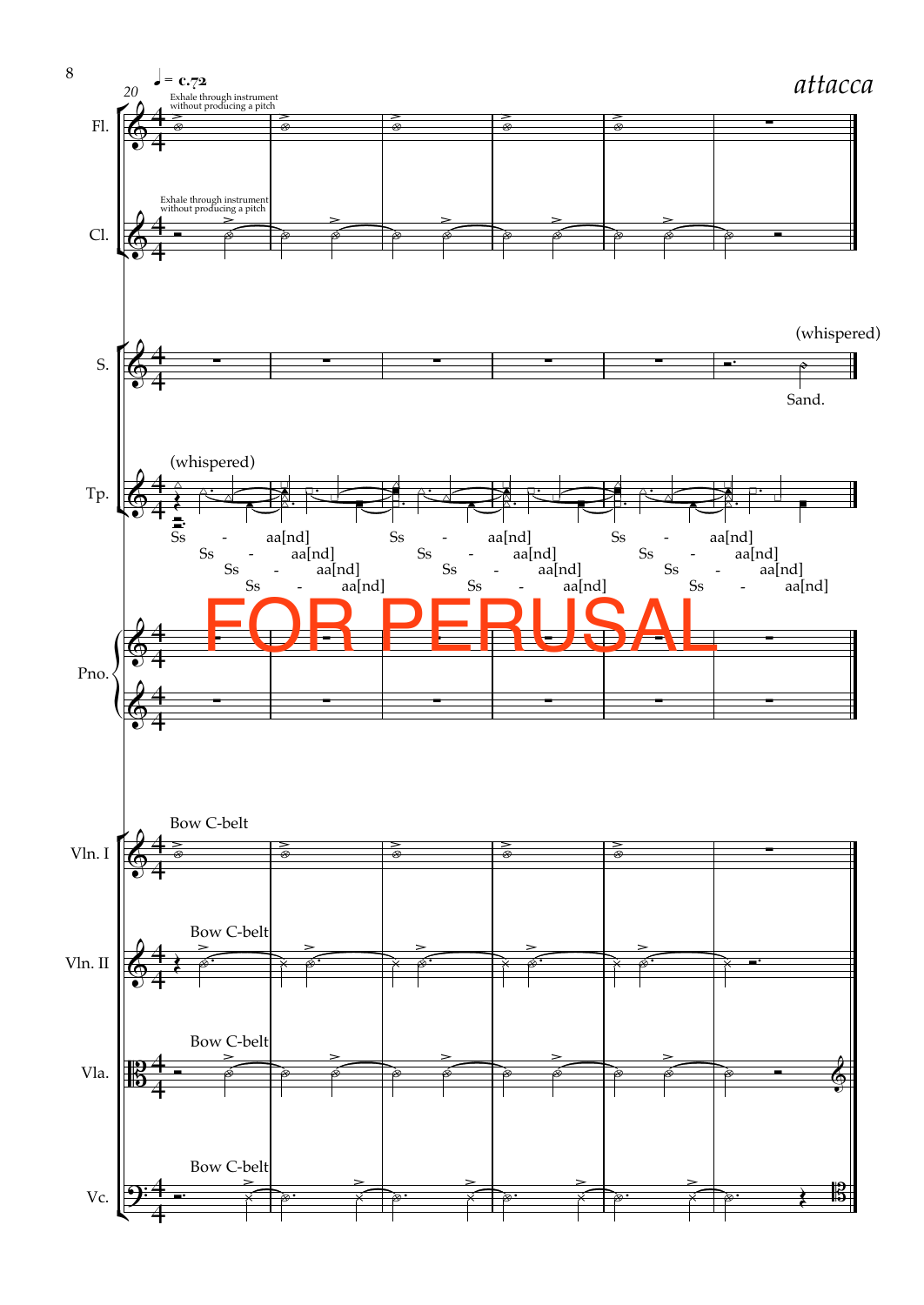$\prod$ The Flood

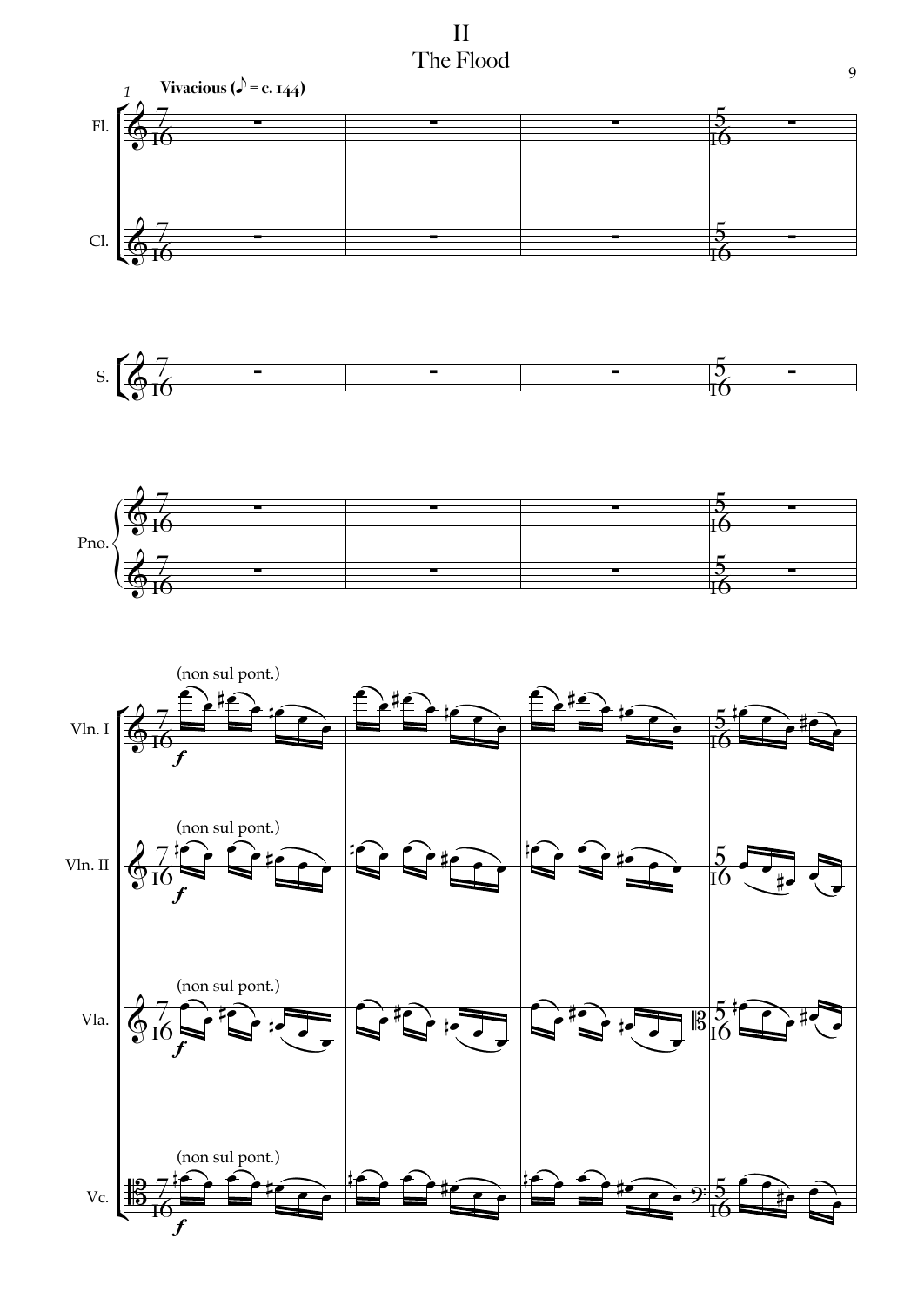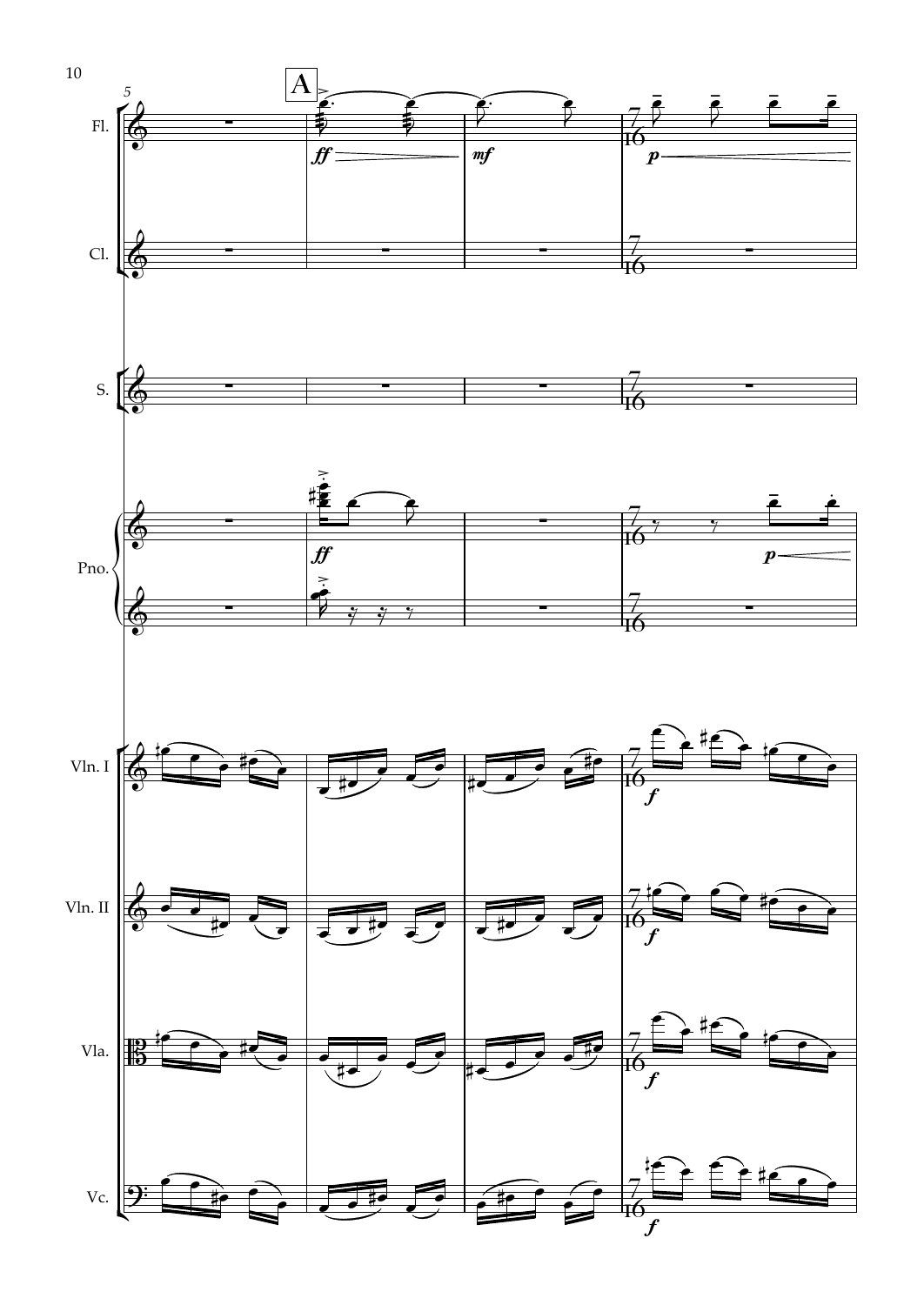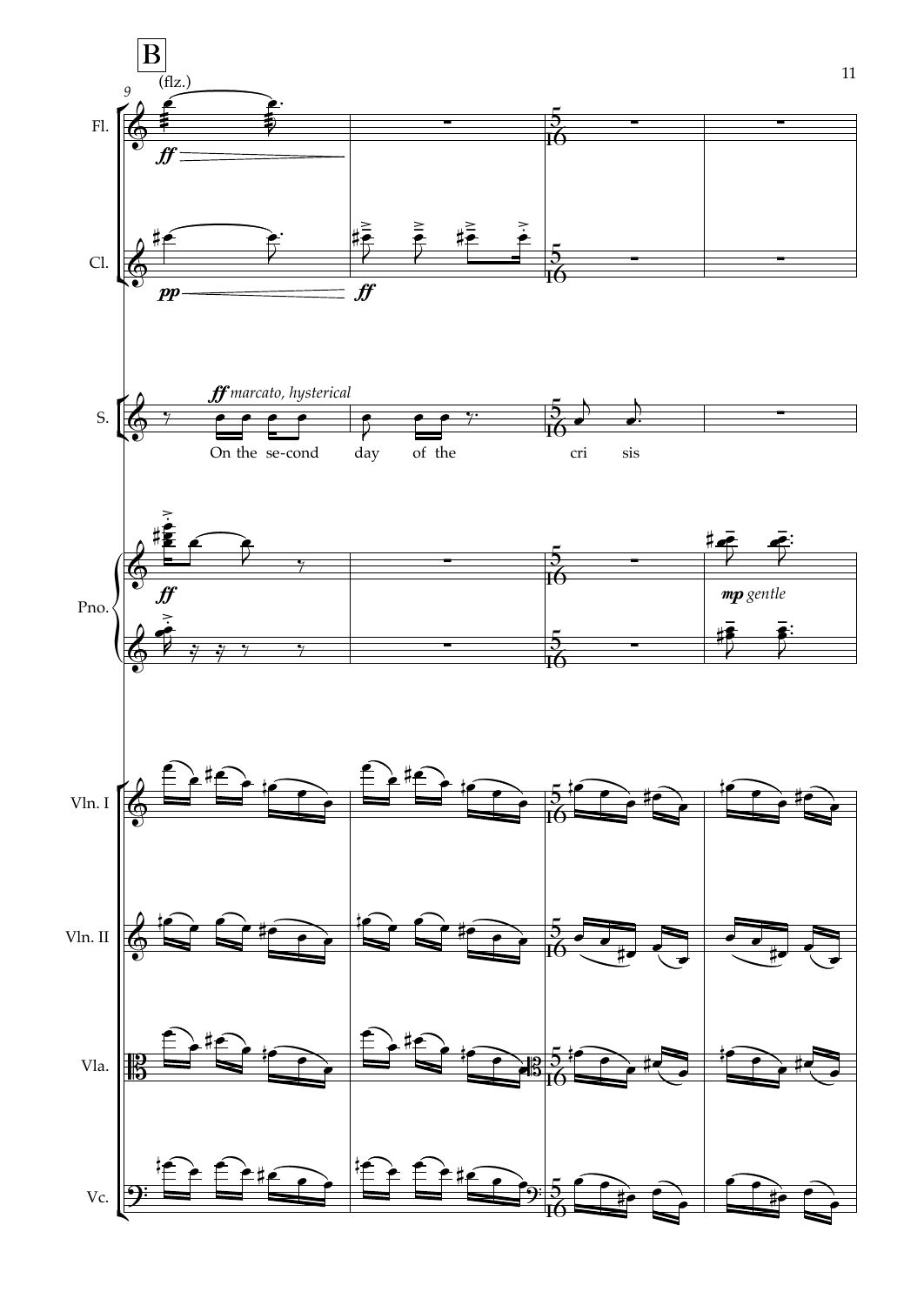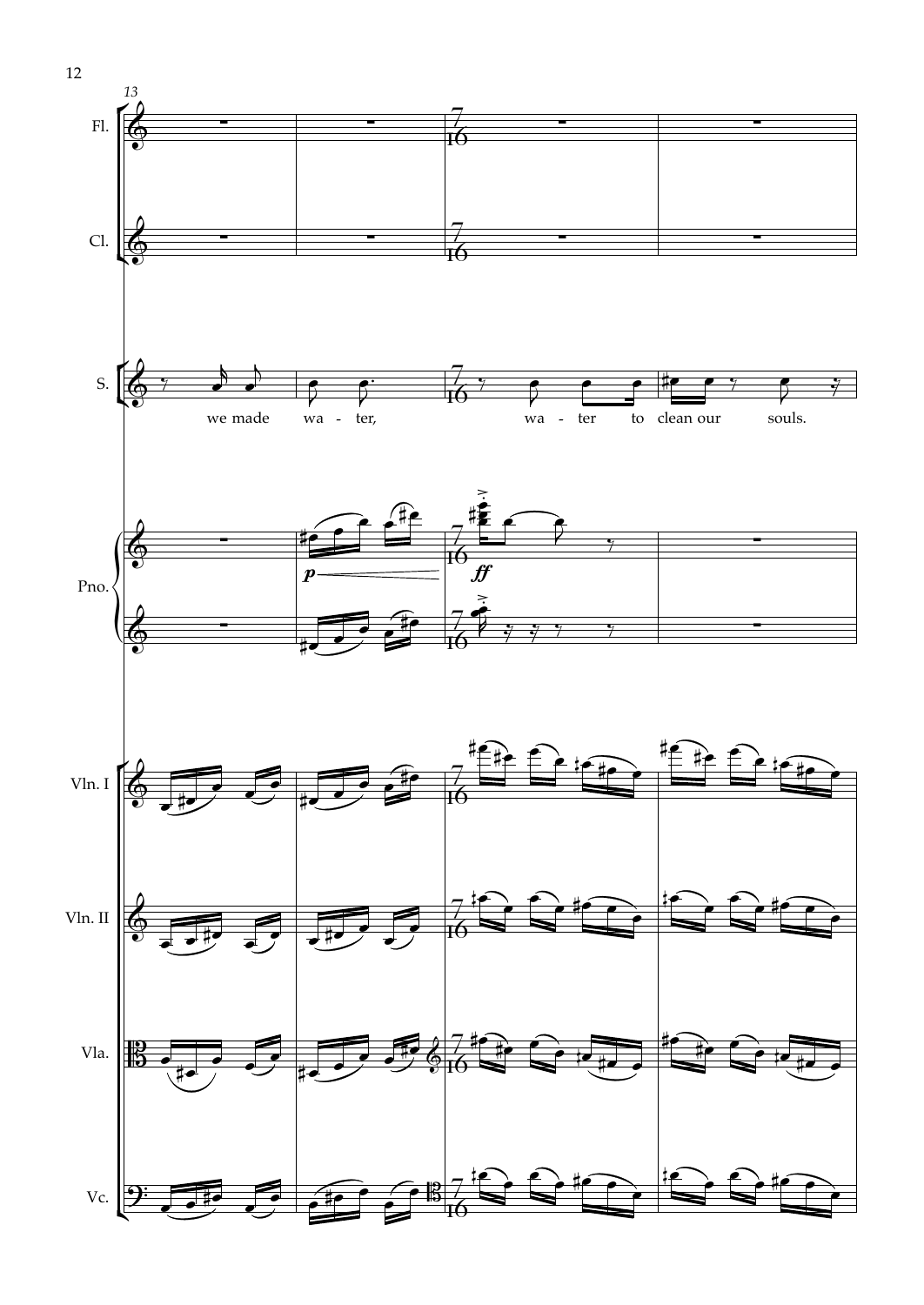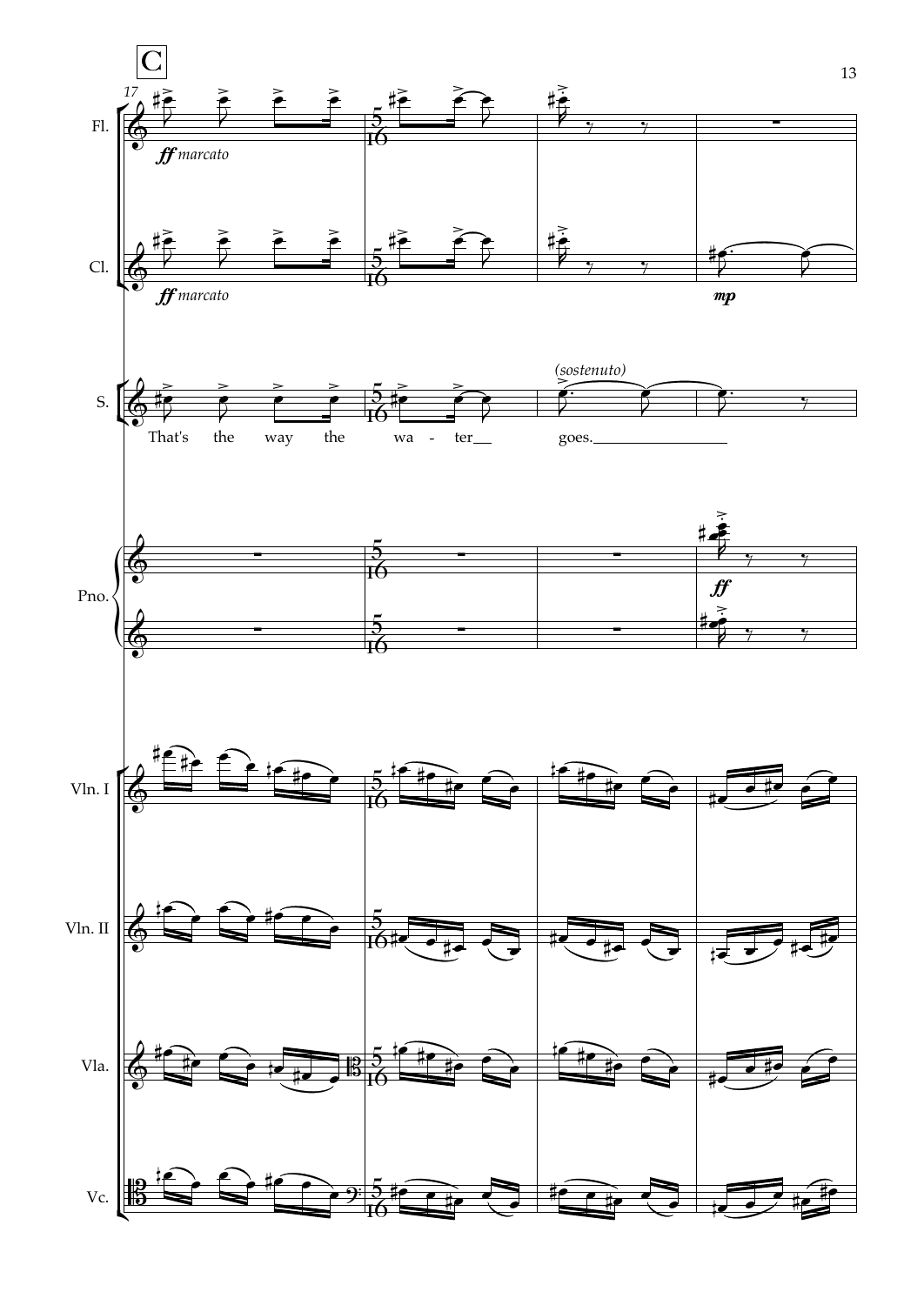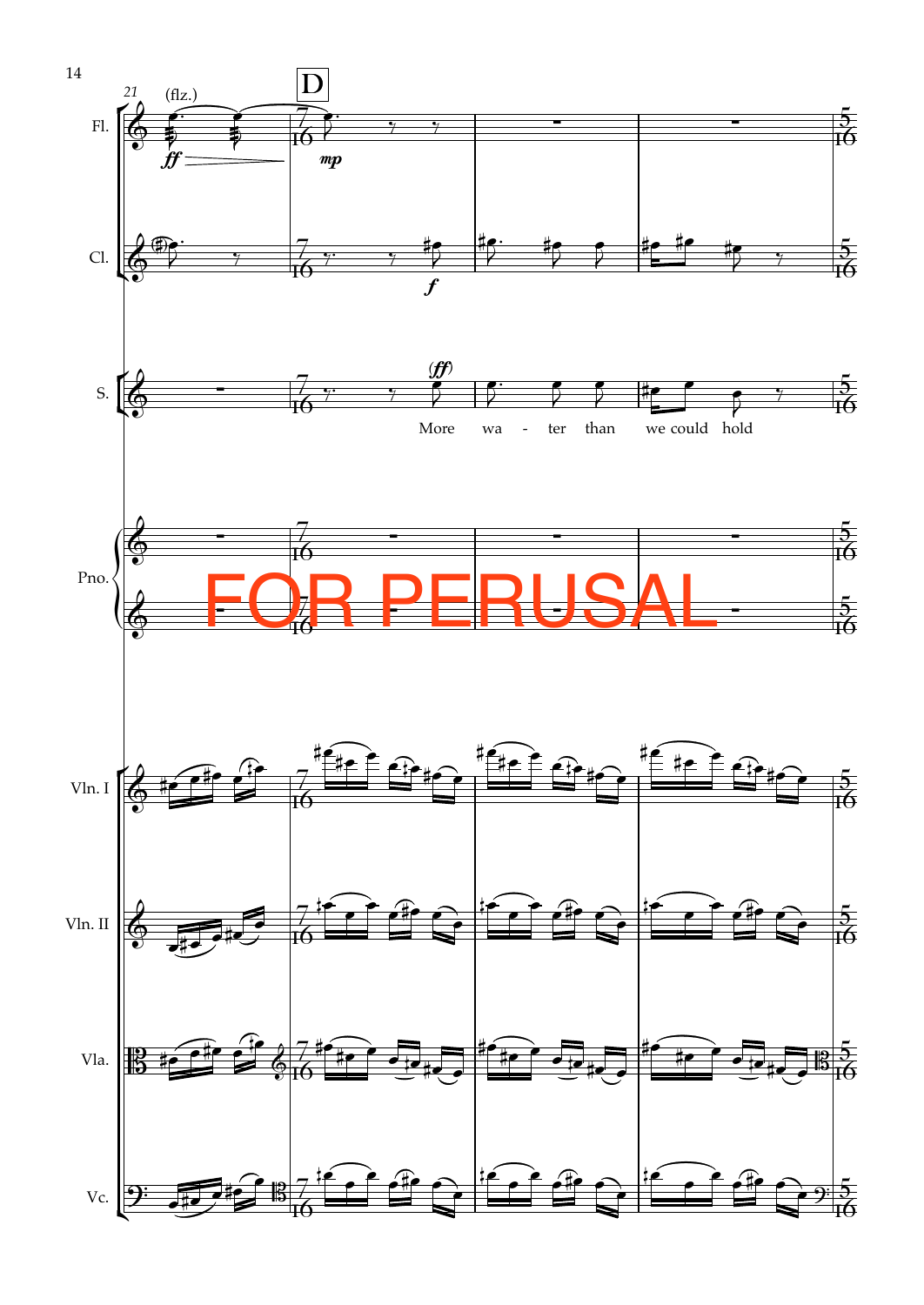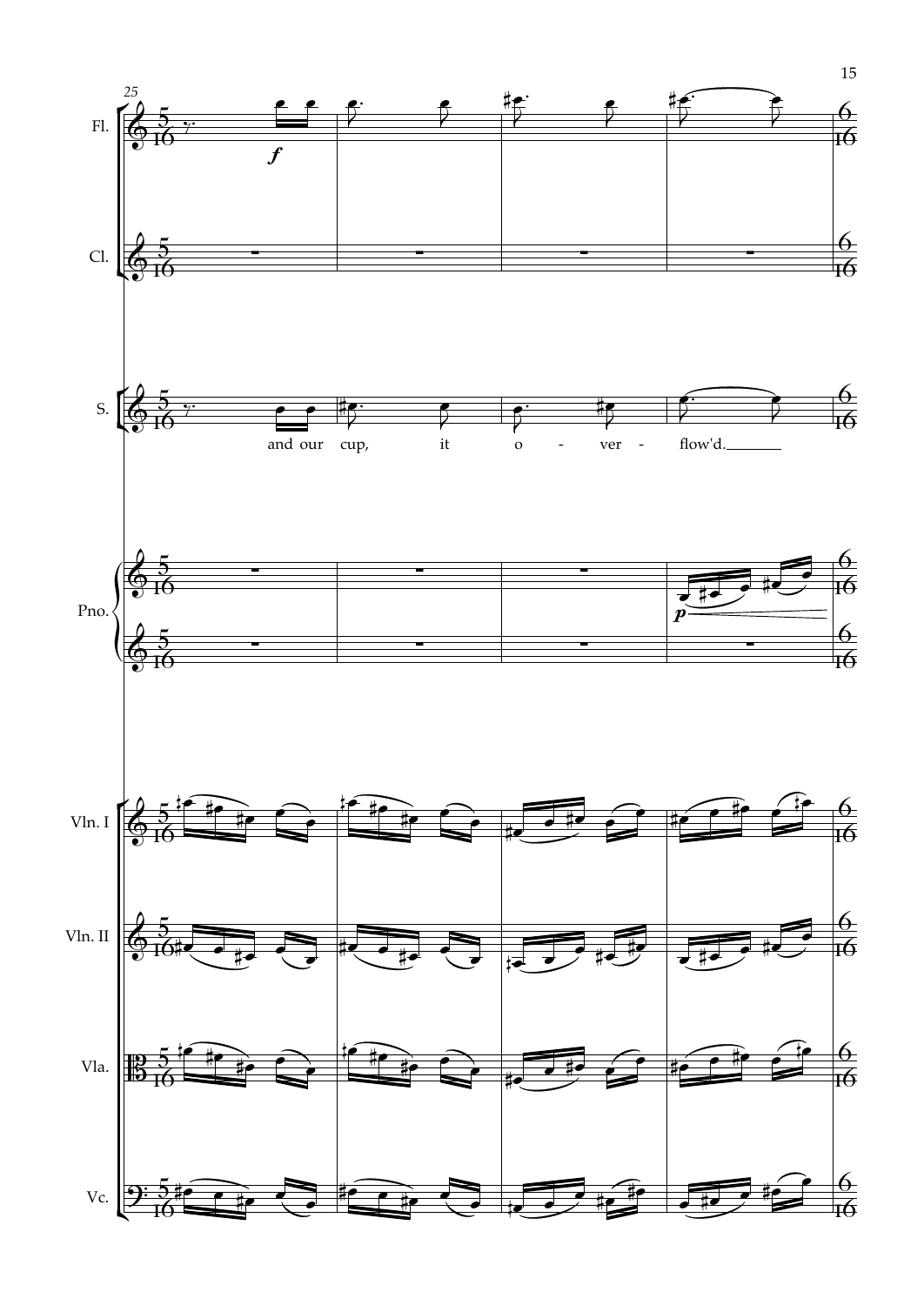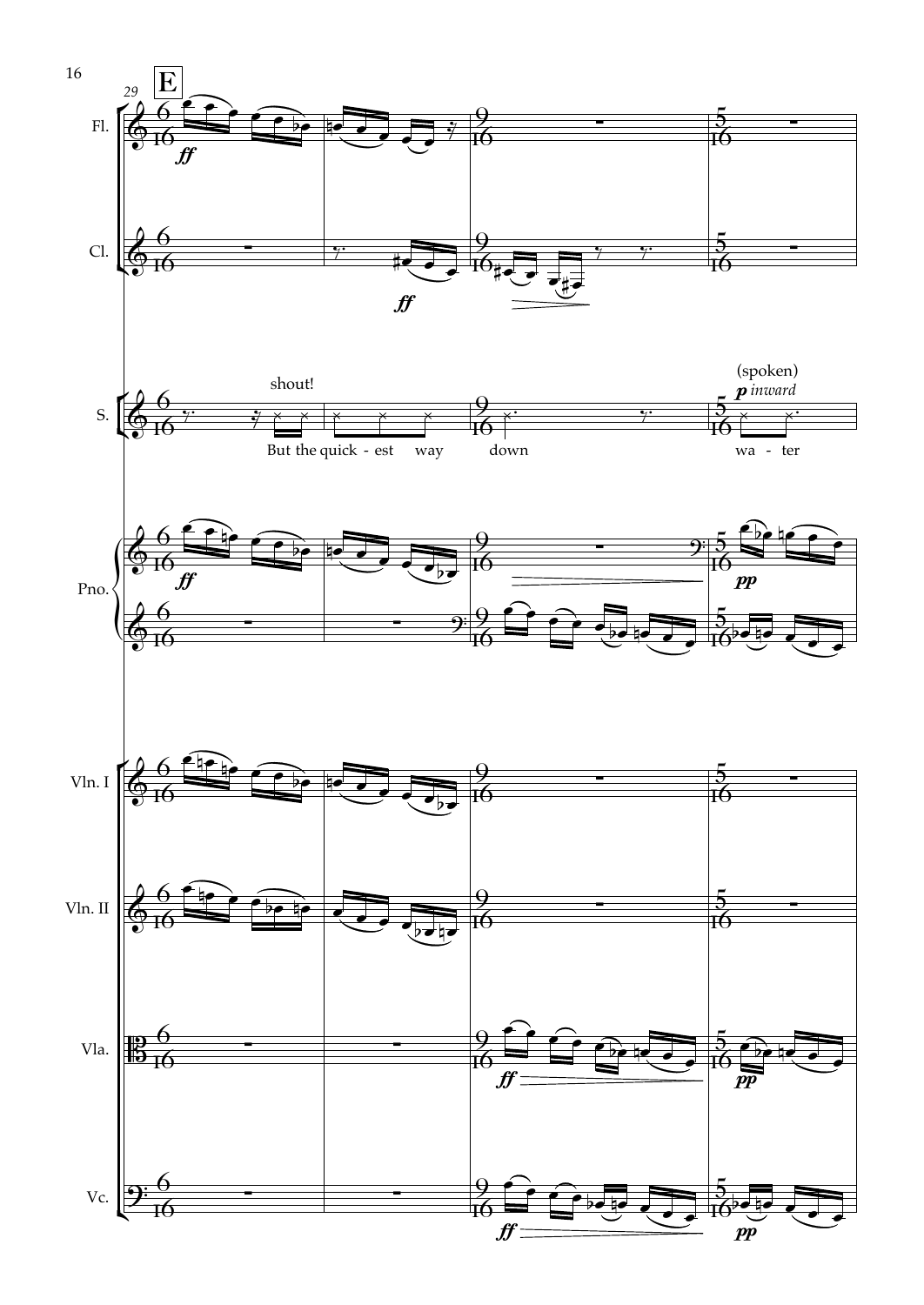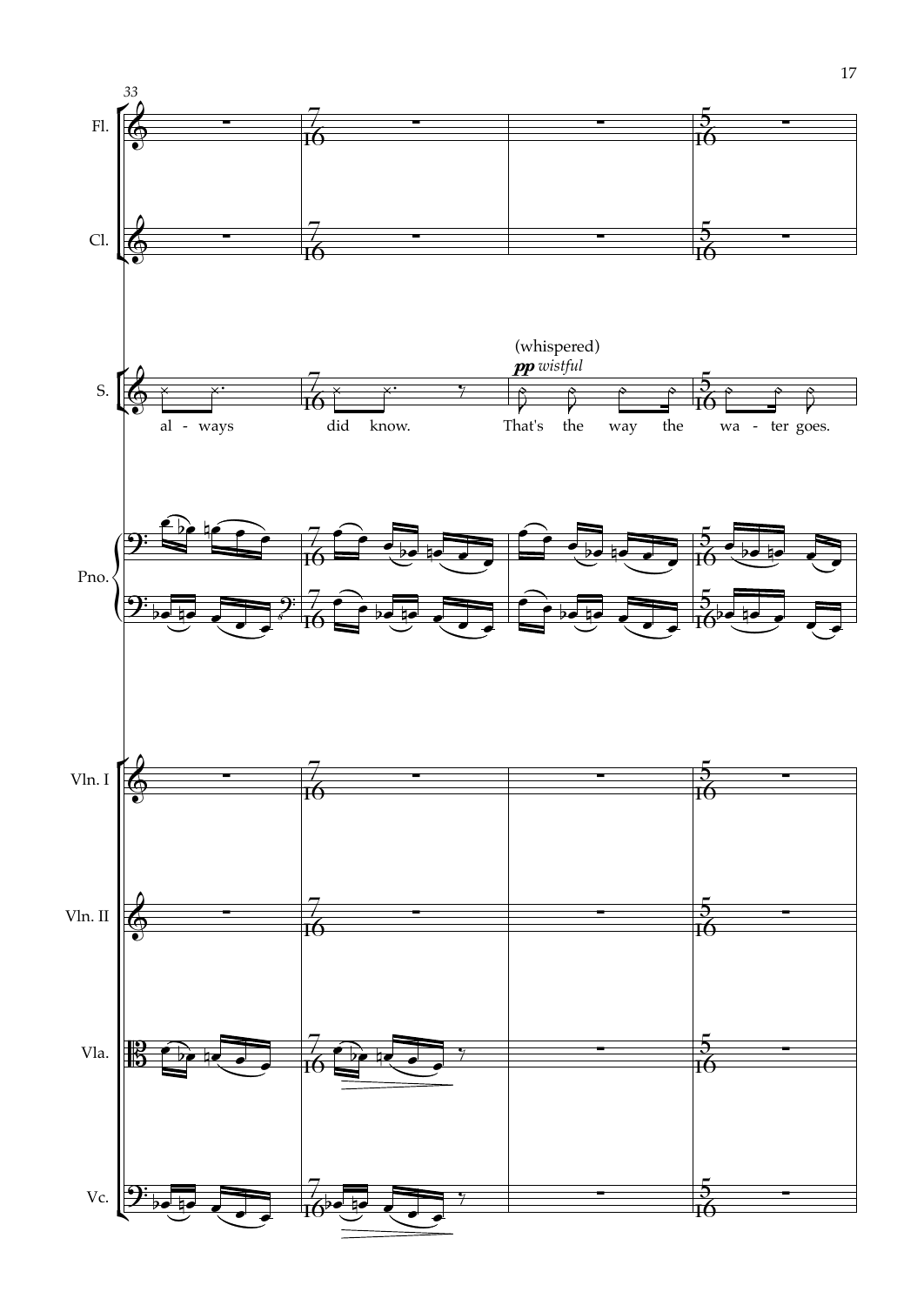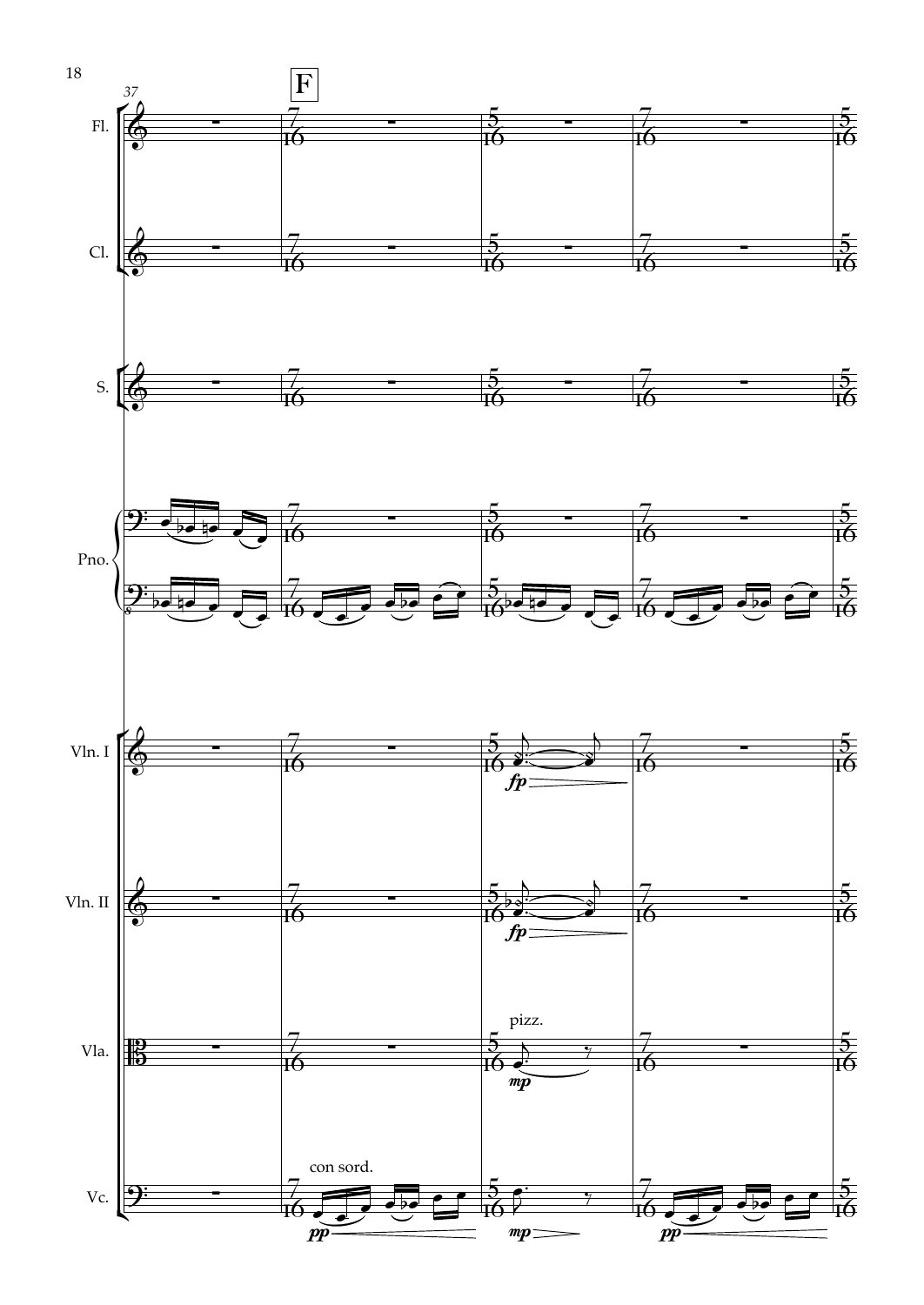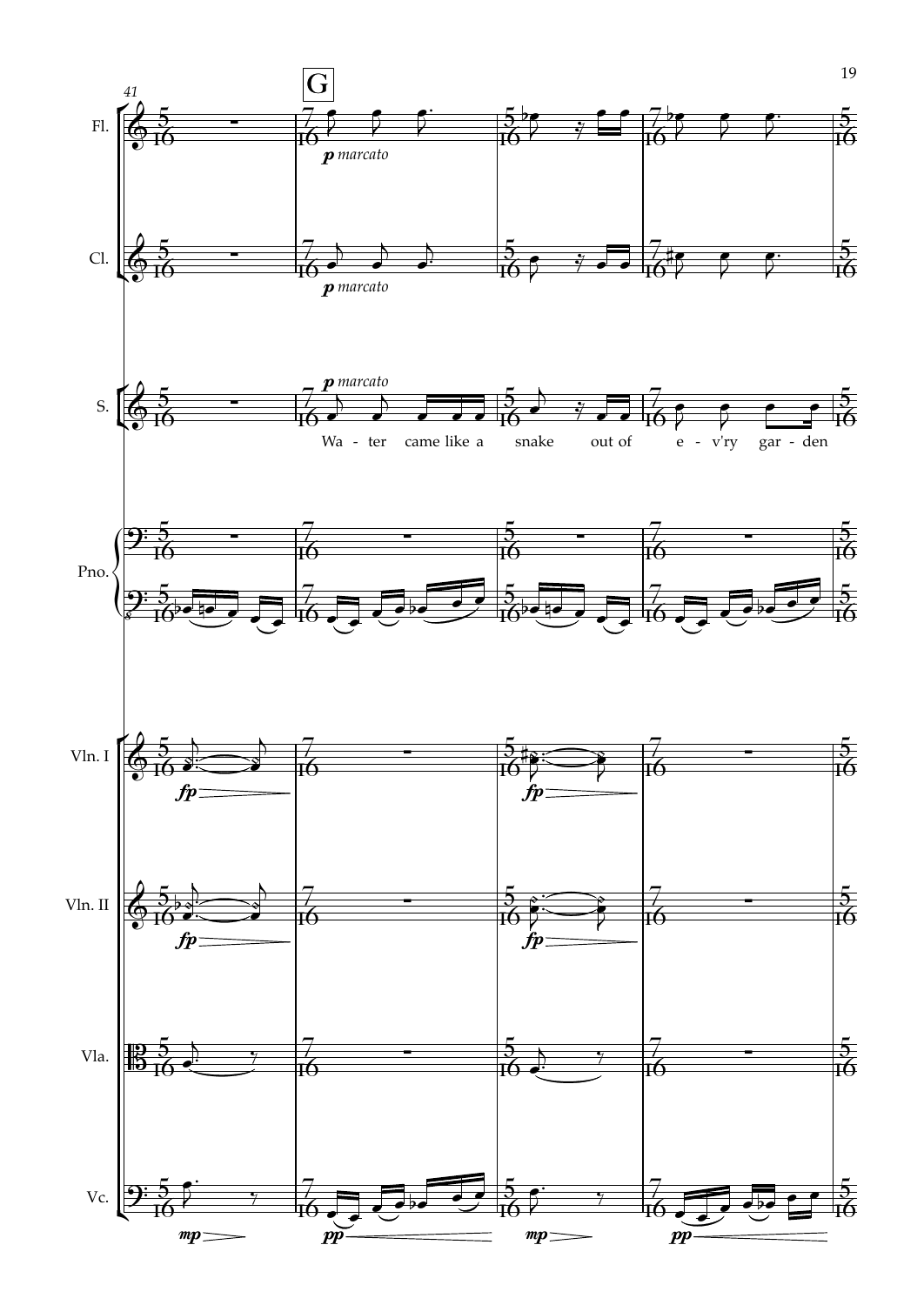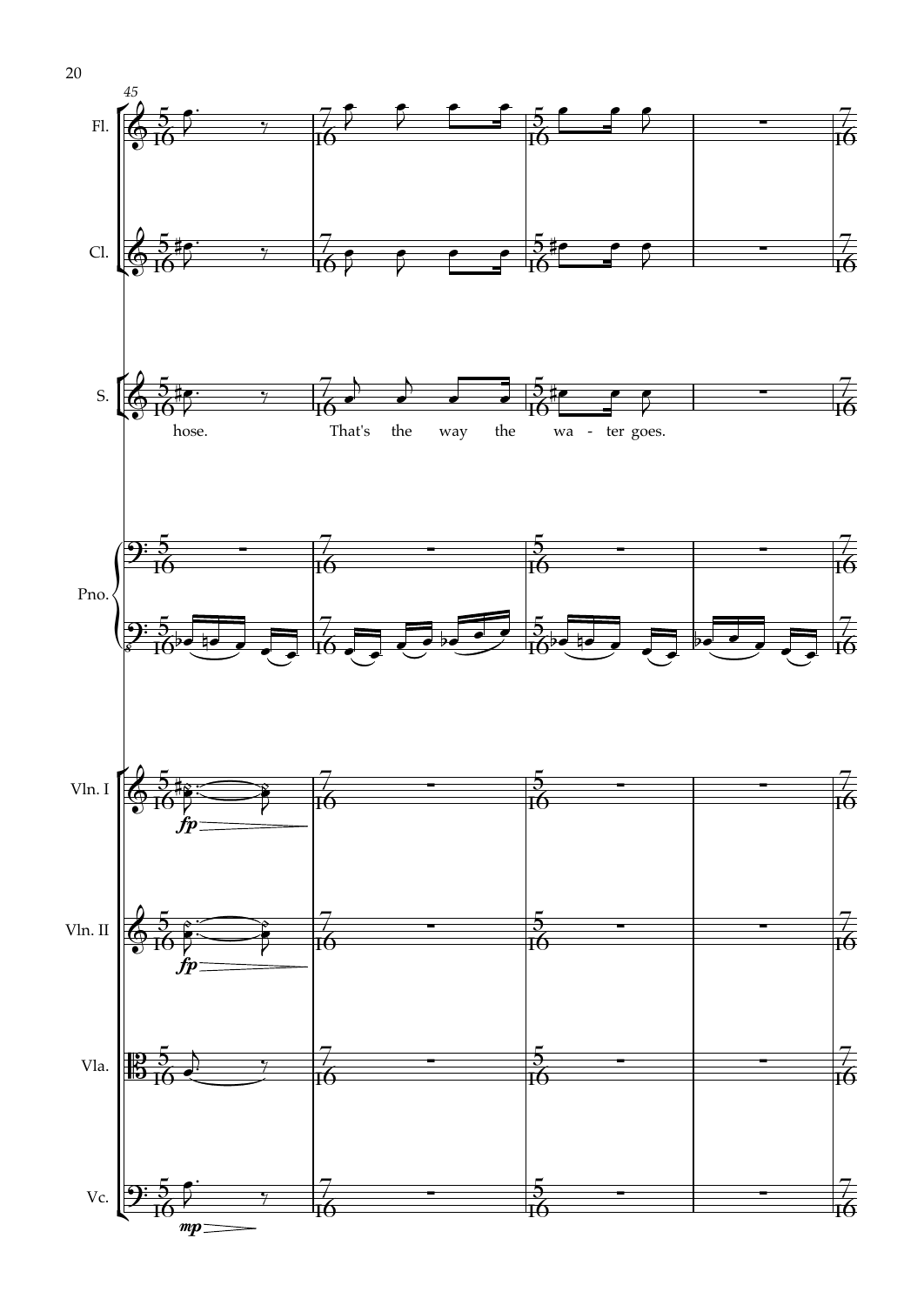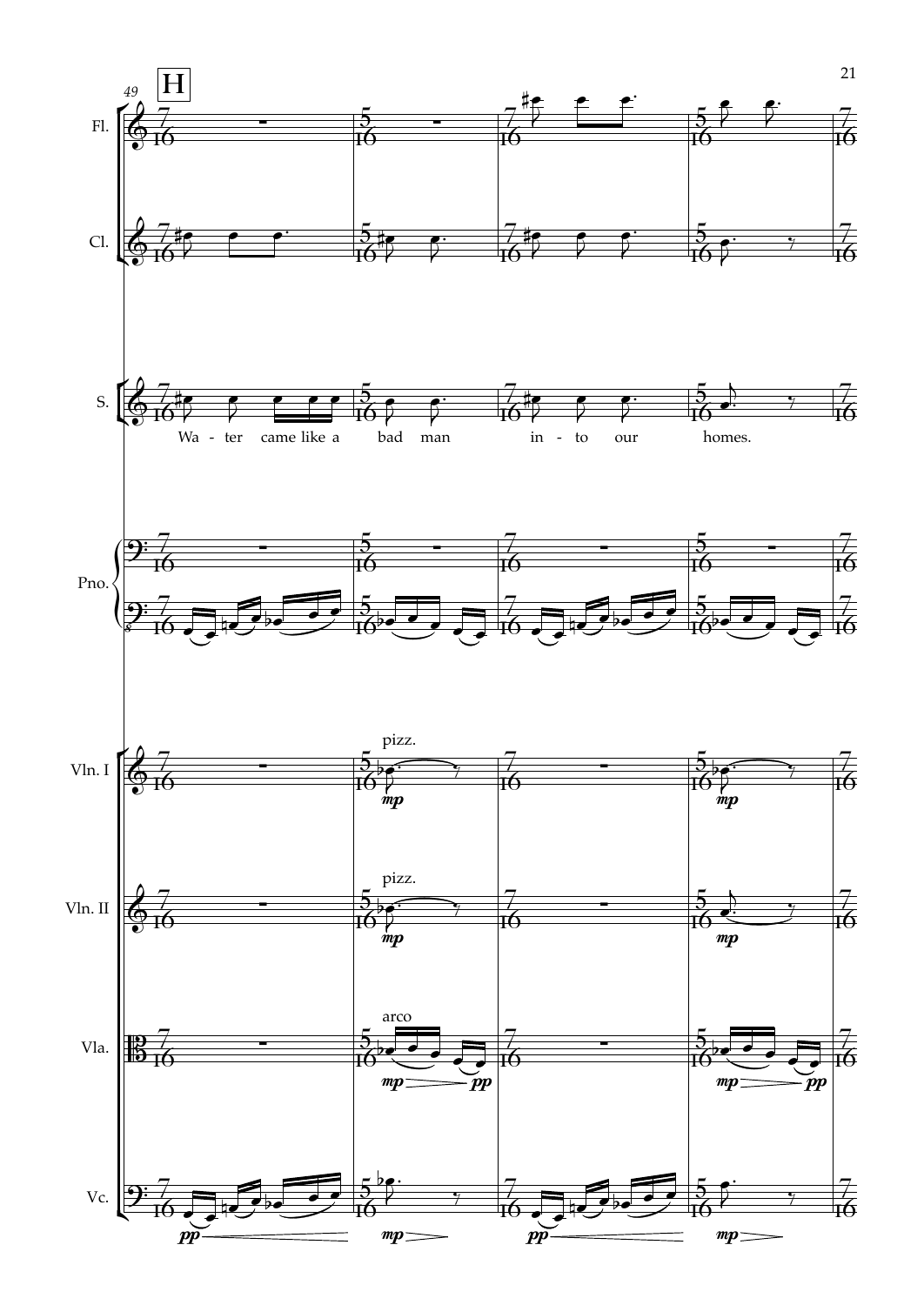

# **FOR PERUSAL**

Ø

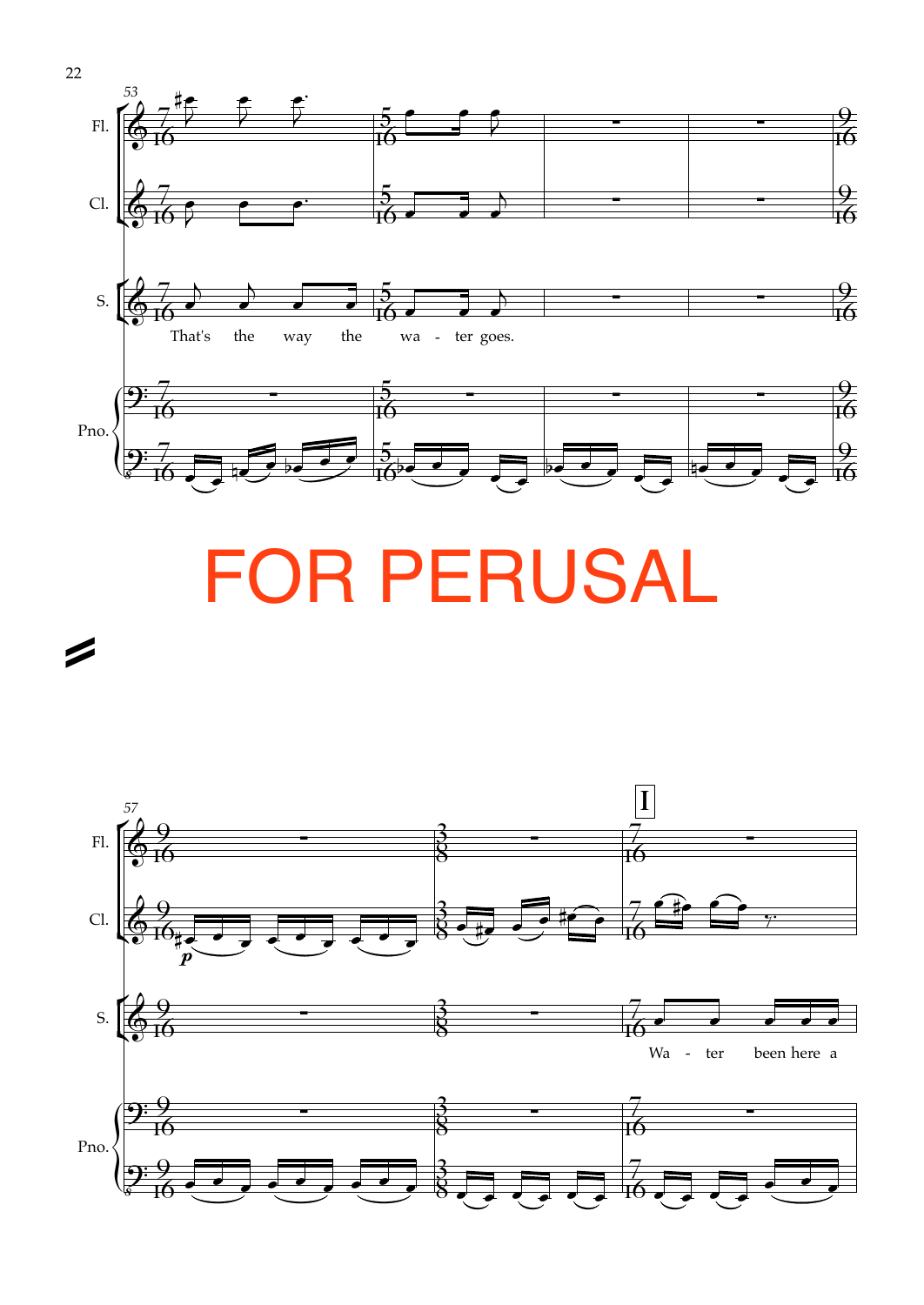



=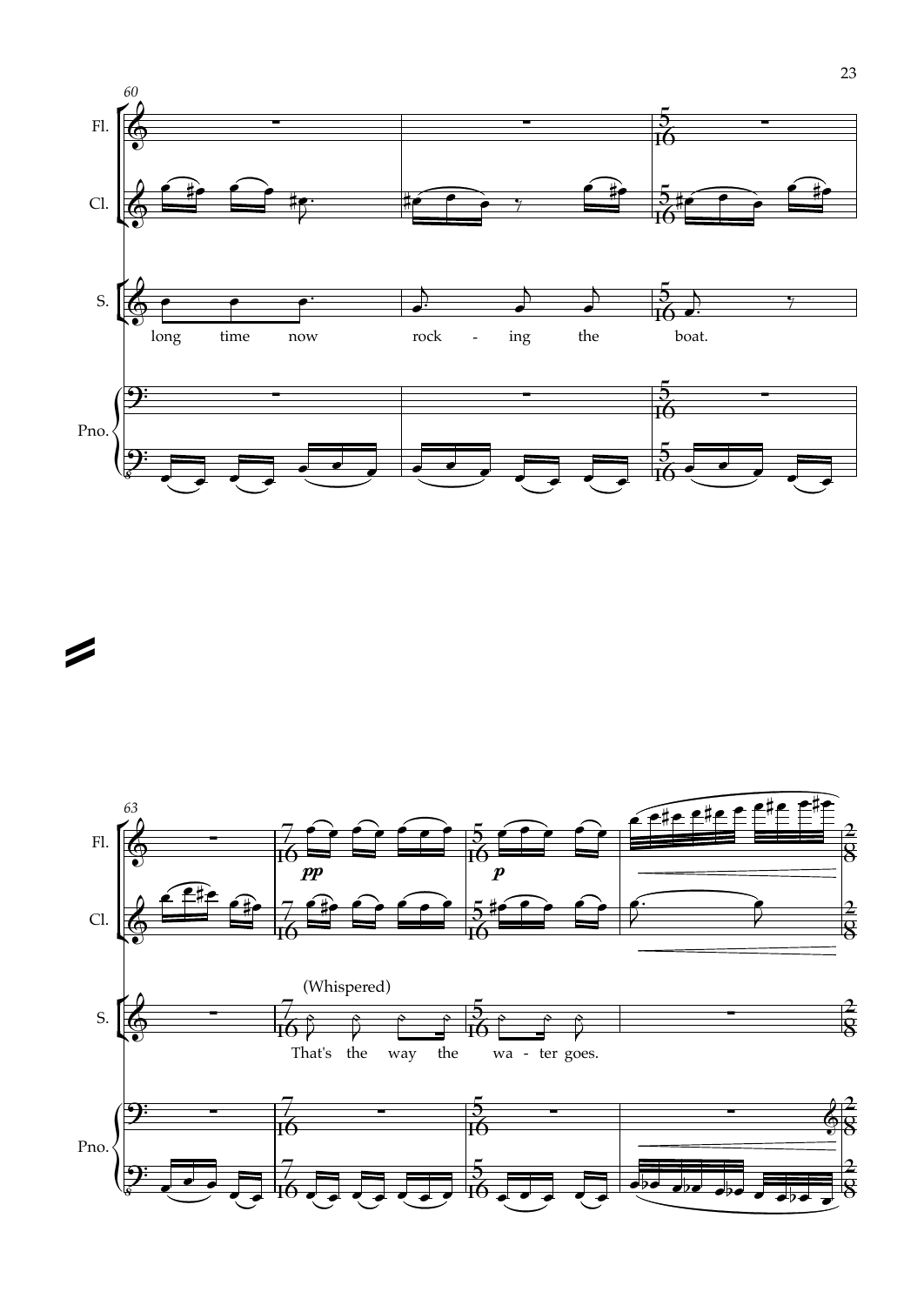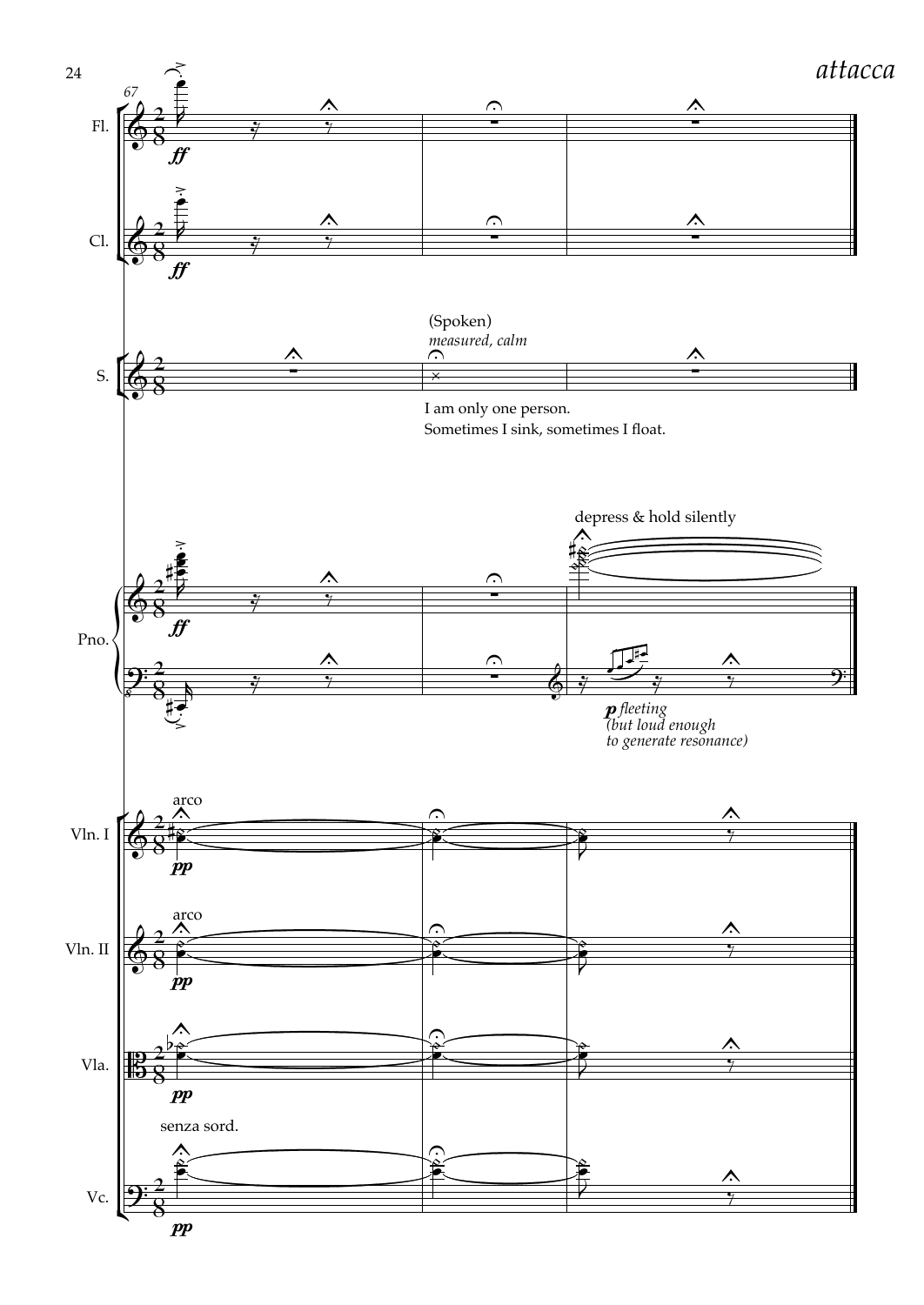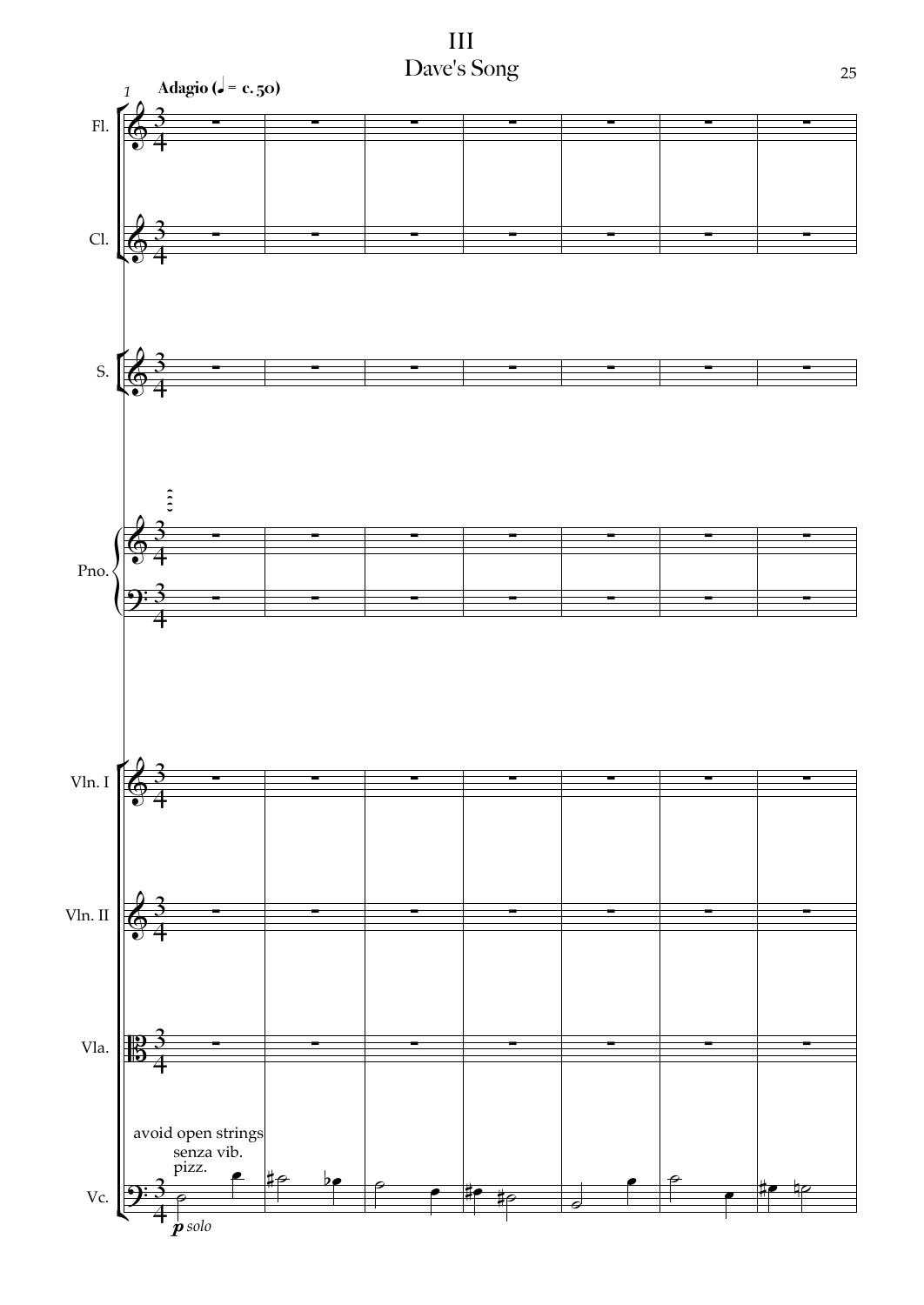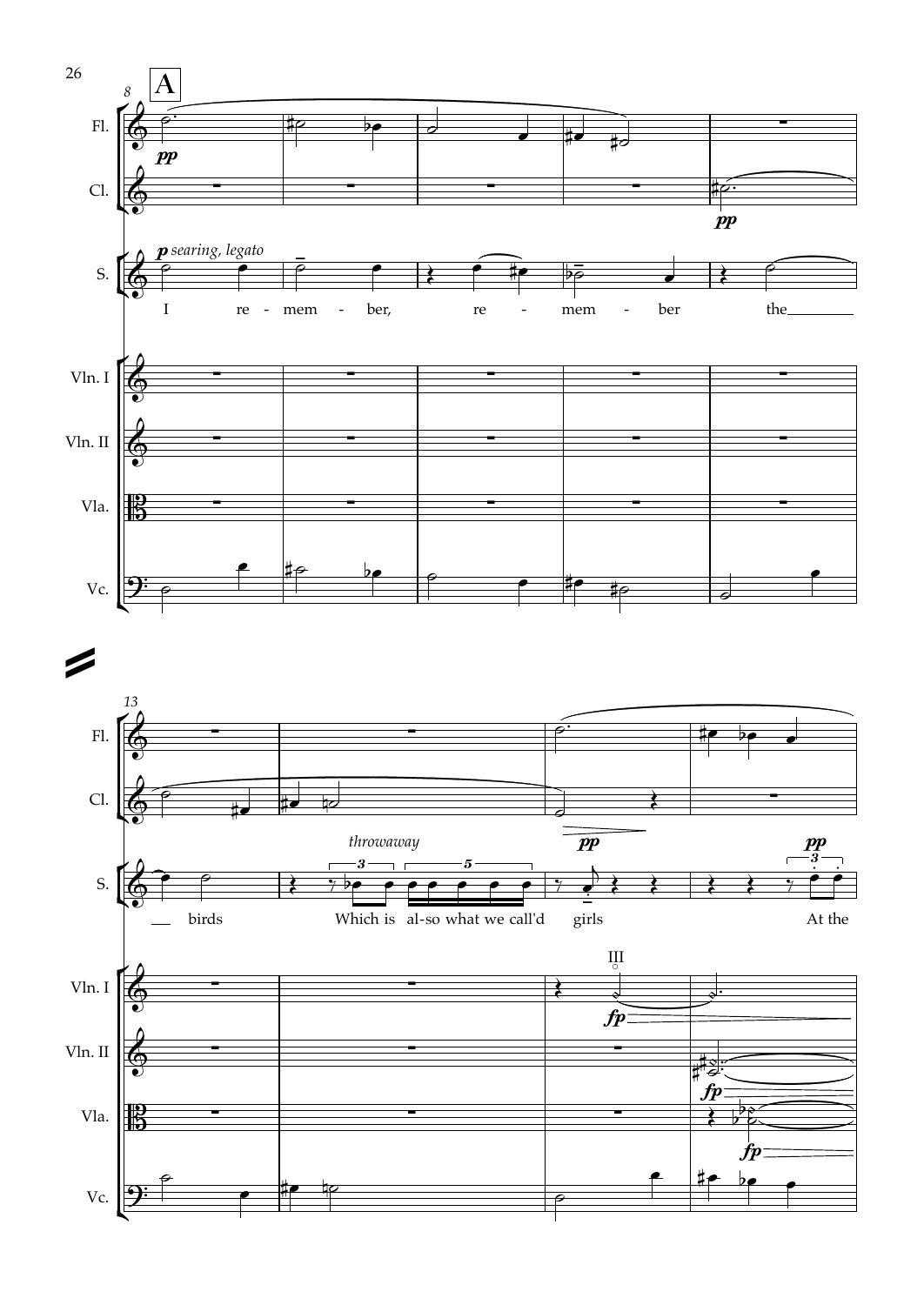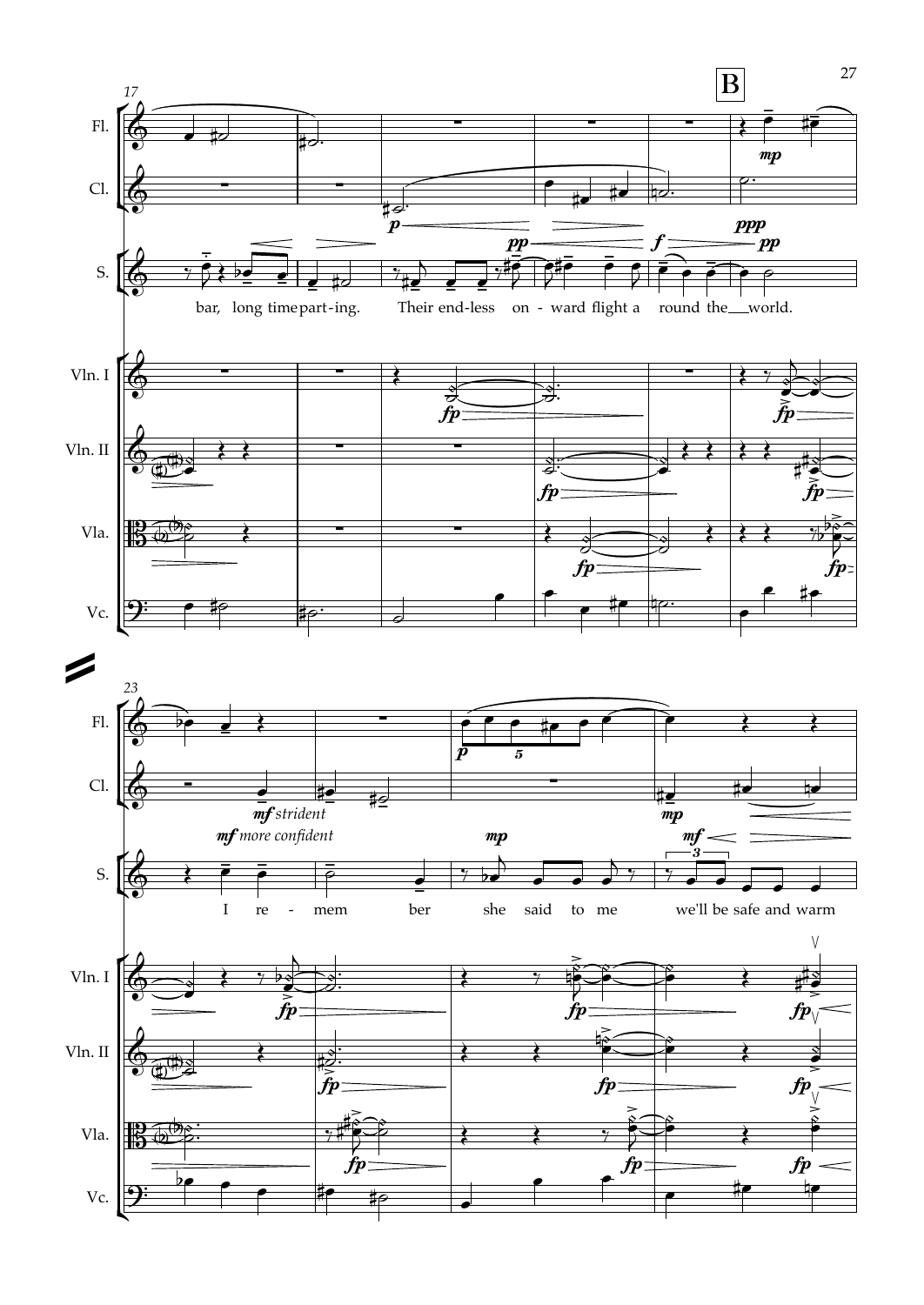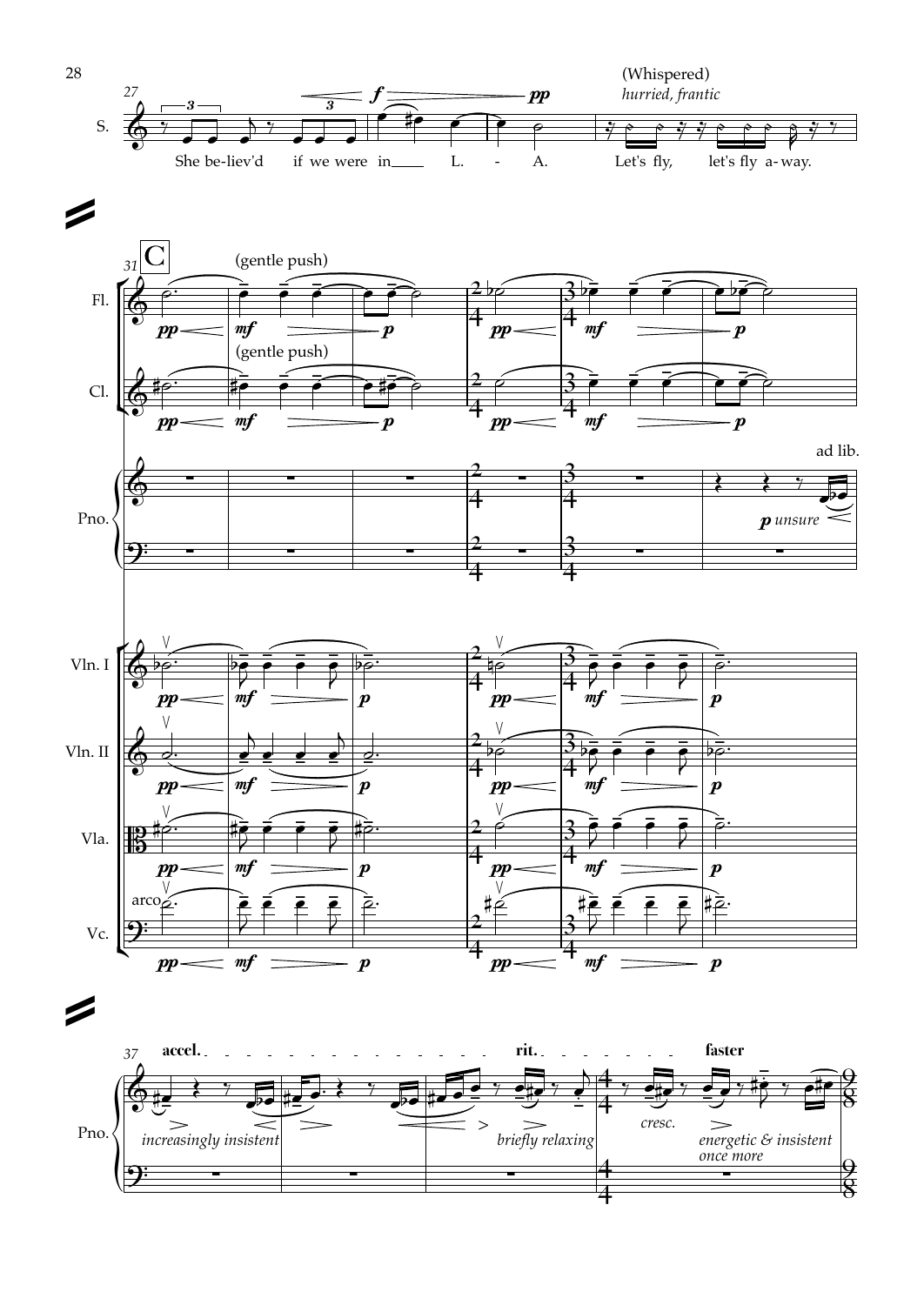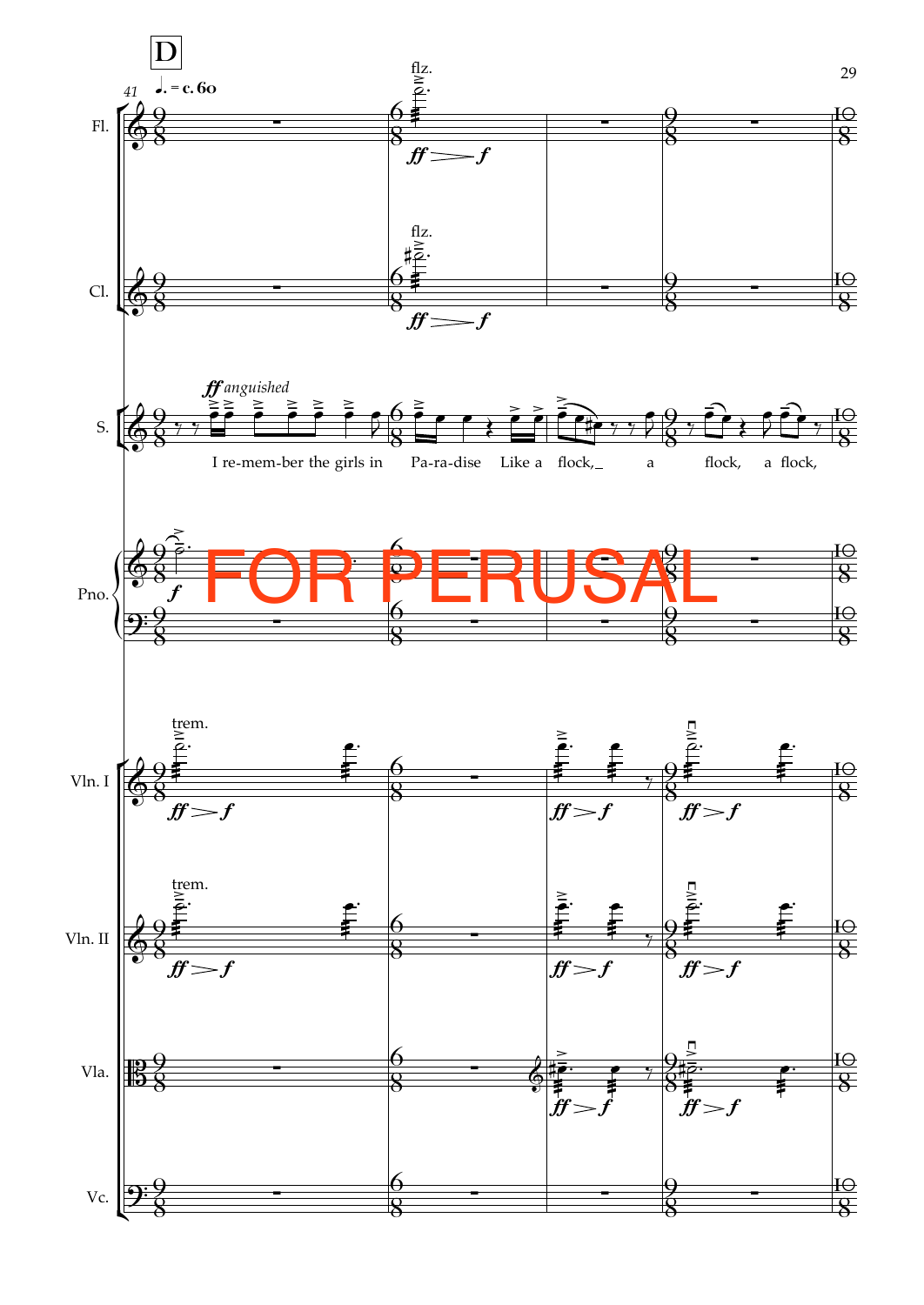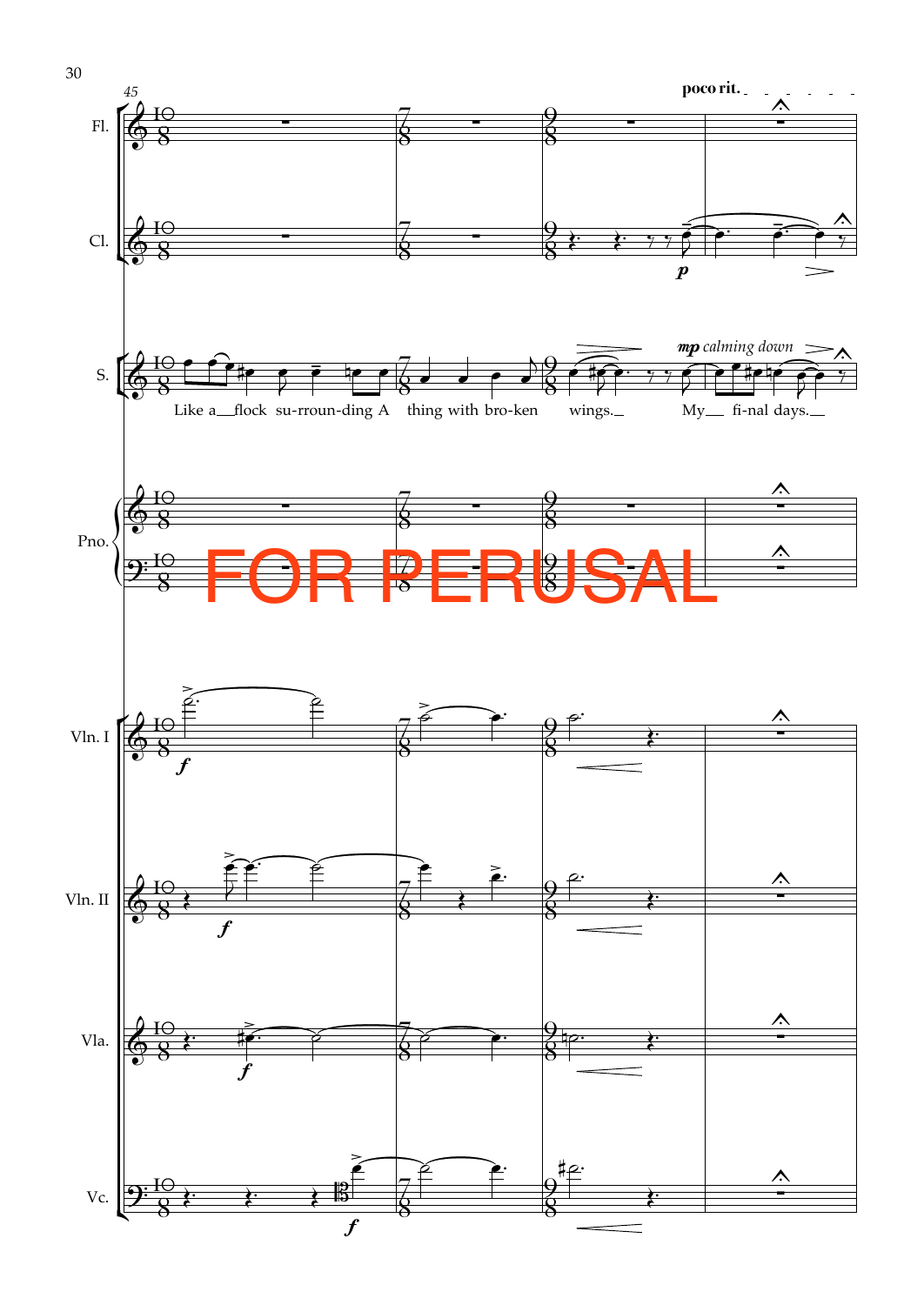

 **poco rit.** *54* $\overline{a}$ °  $\overline{9}$ 4 6  $\begin{array}{c} 6 \\ 8 \end{array}$   $\begin{array}{c} 8 \end{array}$  $\cdot$   $\cdot$   $\cdot$   $\cdot$ Fl.  $\frac{19}{8}$   $\frac{1}{8}$   $\frac{4}{8}$   $\frac{1}{8}$   $\frac{0}{8}$   $\frac{1}{8}$ **8** 8 8  $\overline{9}$ 4 6  $\frac{6}{8}$   $\frac{2}{8}$ Cl.  $\frac{4}{8}$   $\frac{4}{8}$   $\frac{50}{8}$ ¢ 8 8 8 <sup>f</sup> *aggressive, oppositional* & <sup>≈</sup> - - -  $\hat{\mathbf{v}}$ ° **∖**<br>□□ ← #  $\overline{9}$ 4 6  $\frac{6}{8}$   $\frac{\lambda}{\lambda}$   $\frac{6}{8}$   $\frac{6}{8}$ <sup>j</sup> <sup>œ</sup> <sup>œ</sup> <sup>œ</sup> <sup>œ</sup> #œ bœ <sup>œ</sup>™ <sup>Œ</sup> <sup>œ</sup> <sup>œ</sup> S.  $\leftrightarrow$ ¢ 8 8 8 I The glass roof of the sky a the stars bove.

=

=

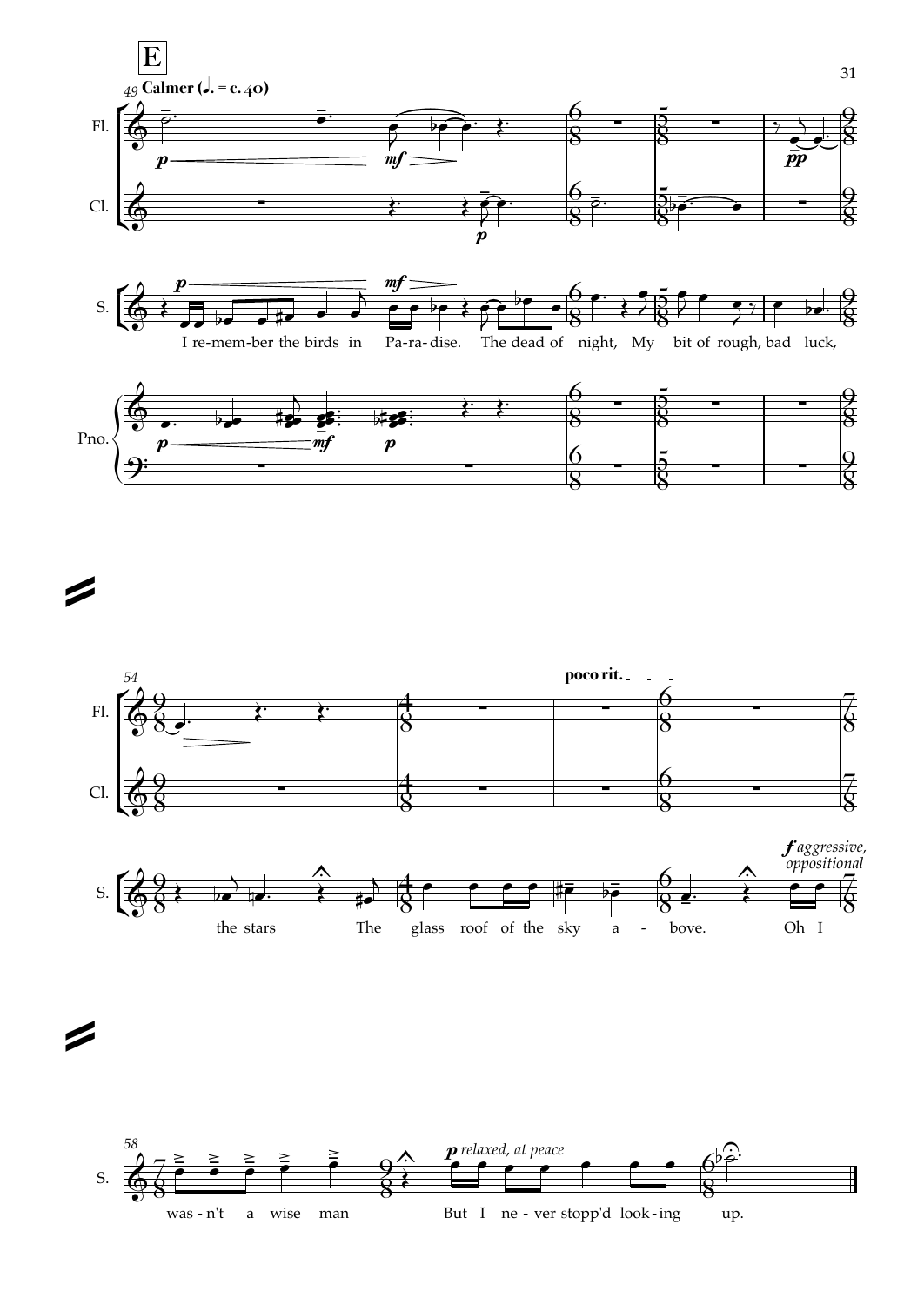IV The Rewilding

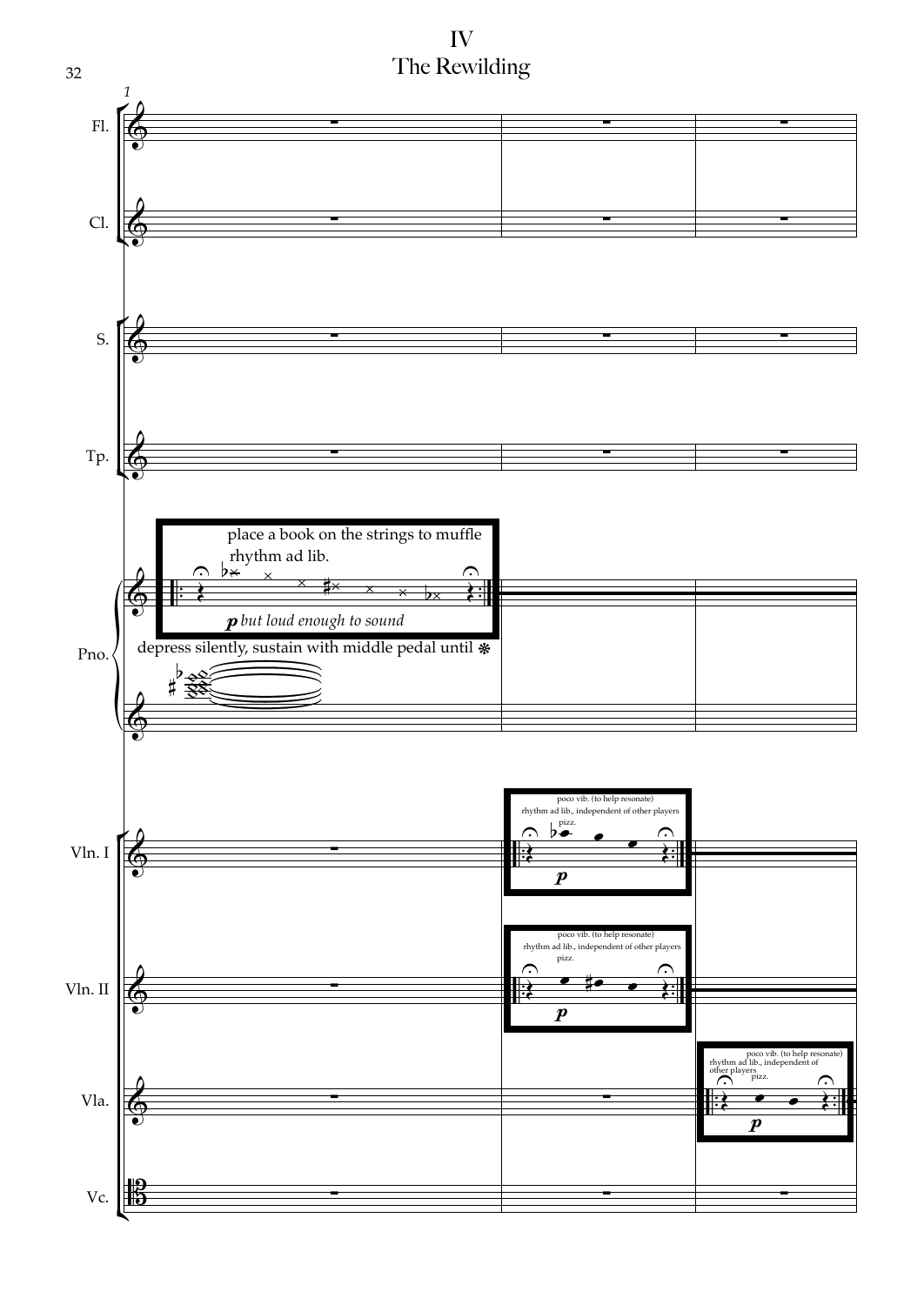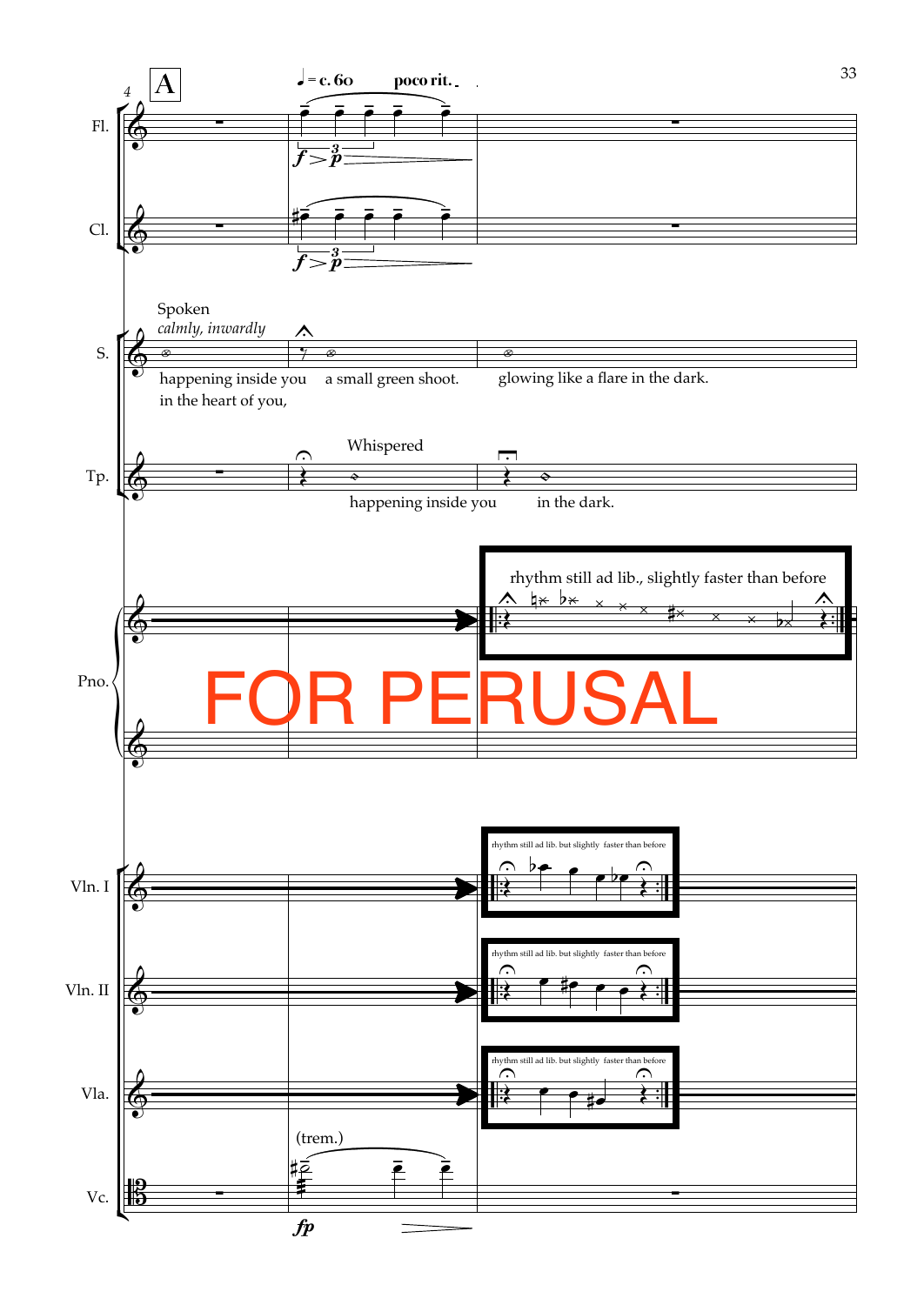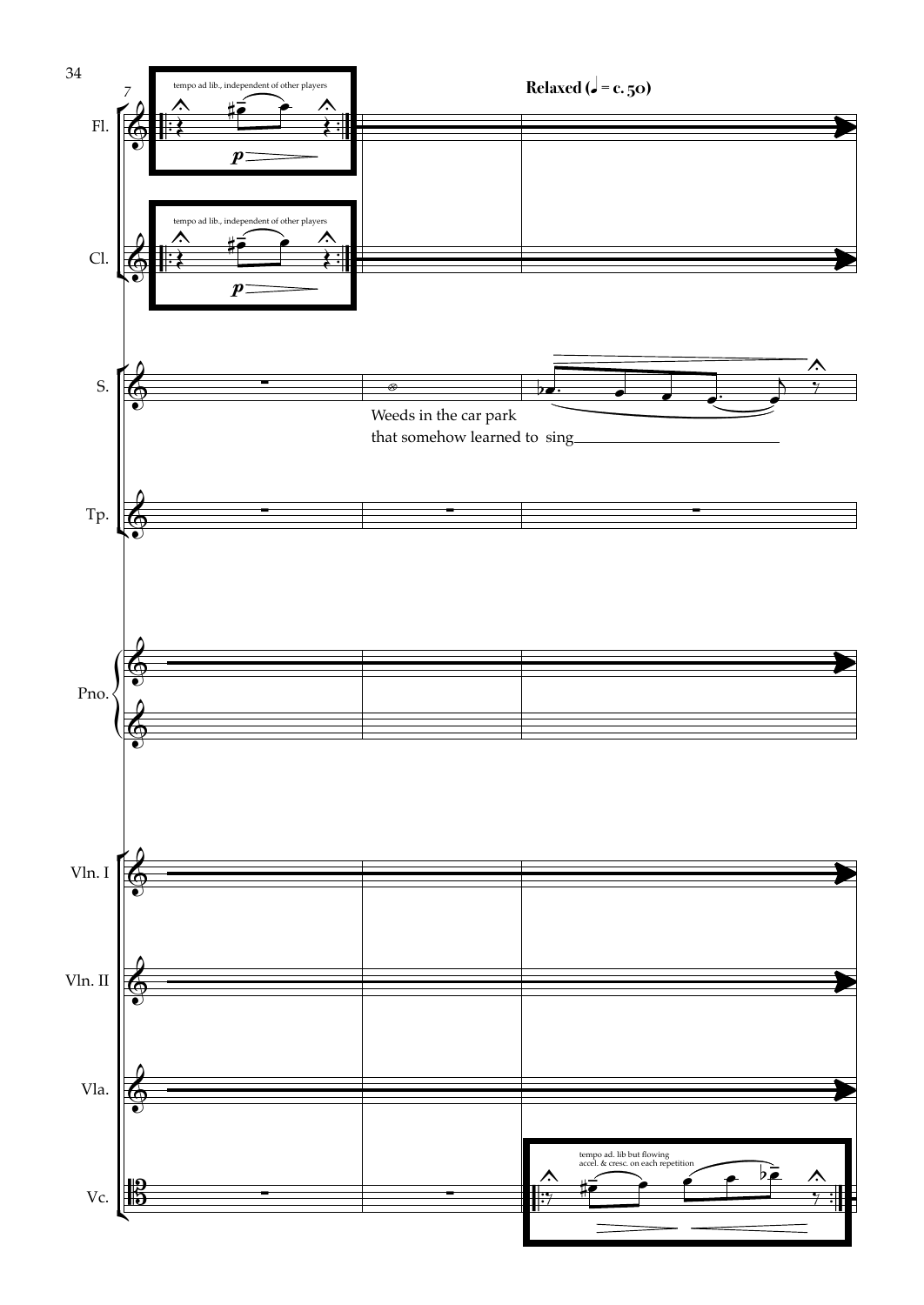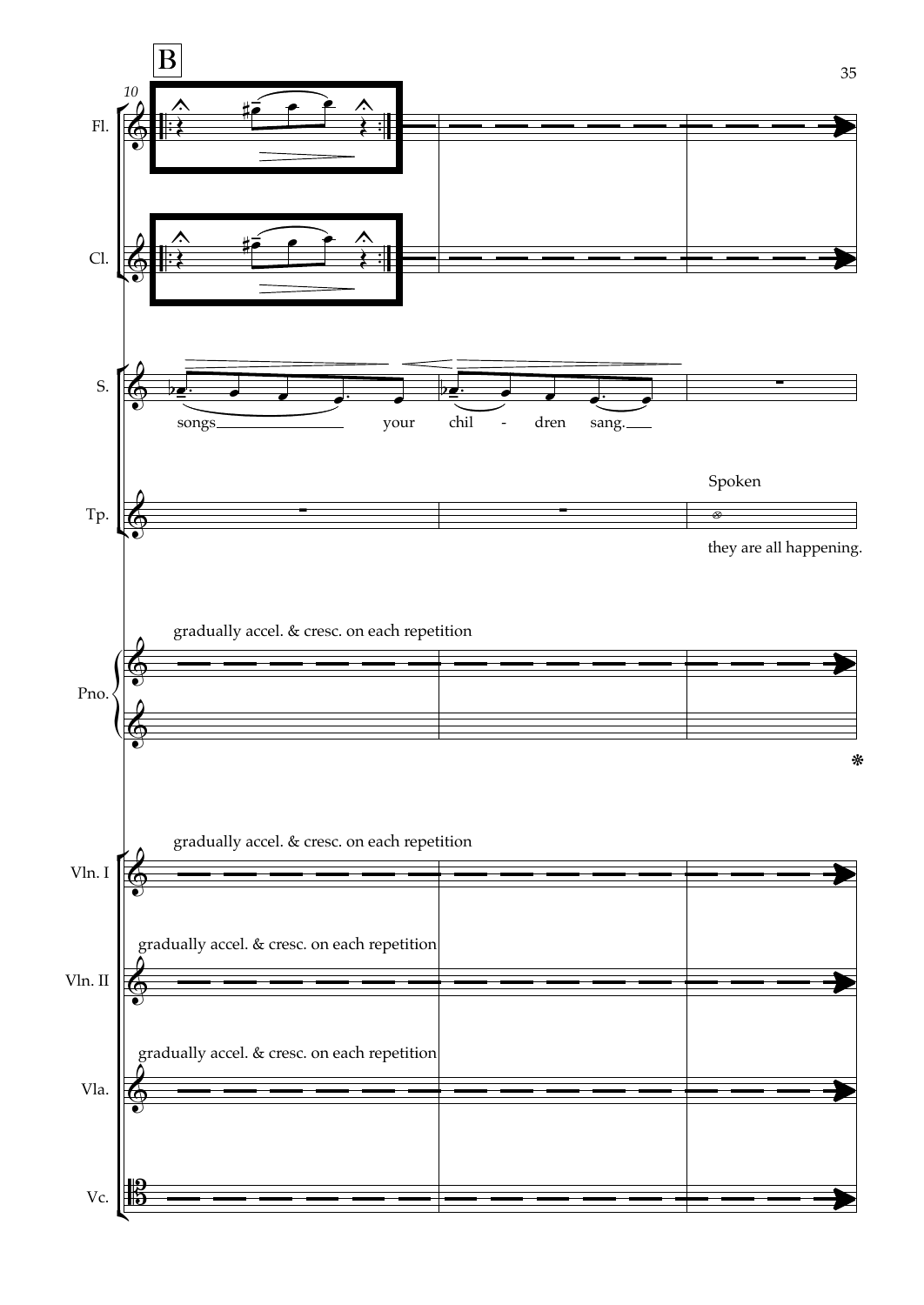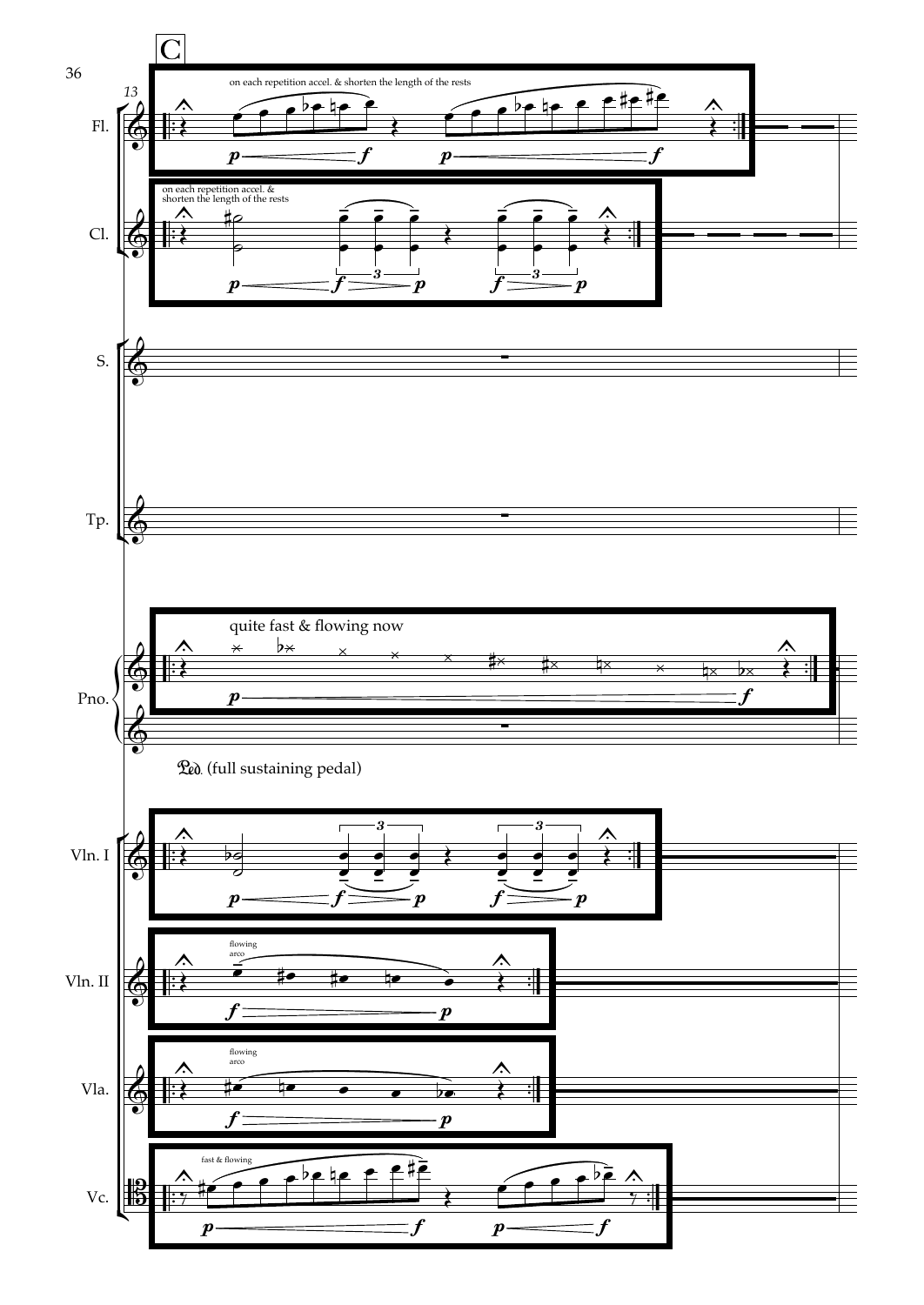